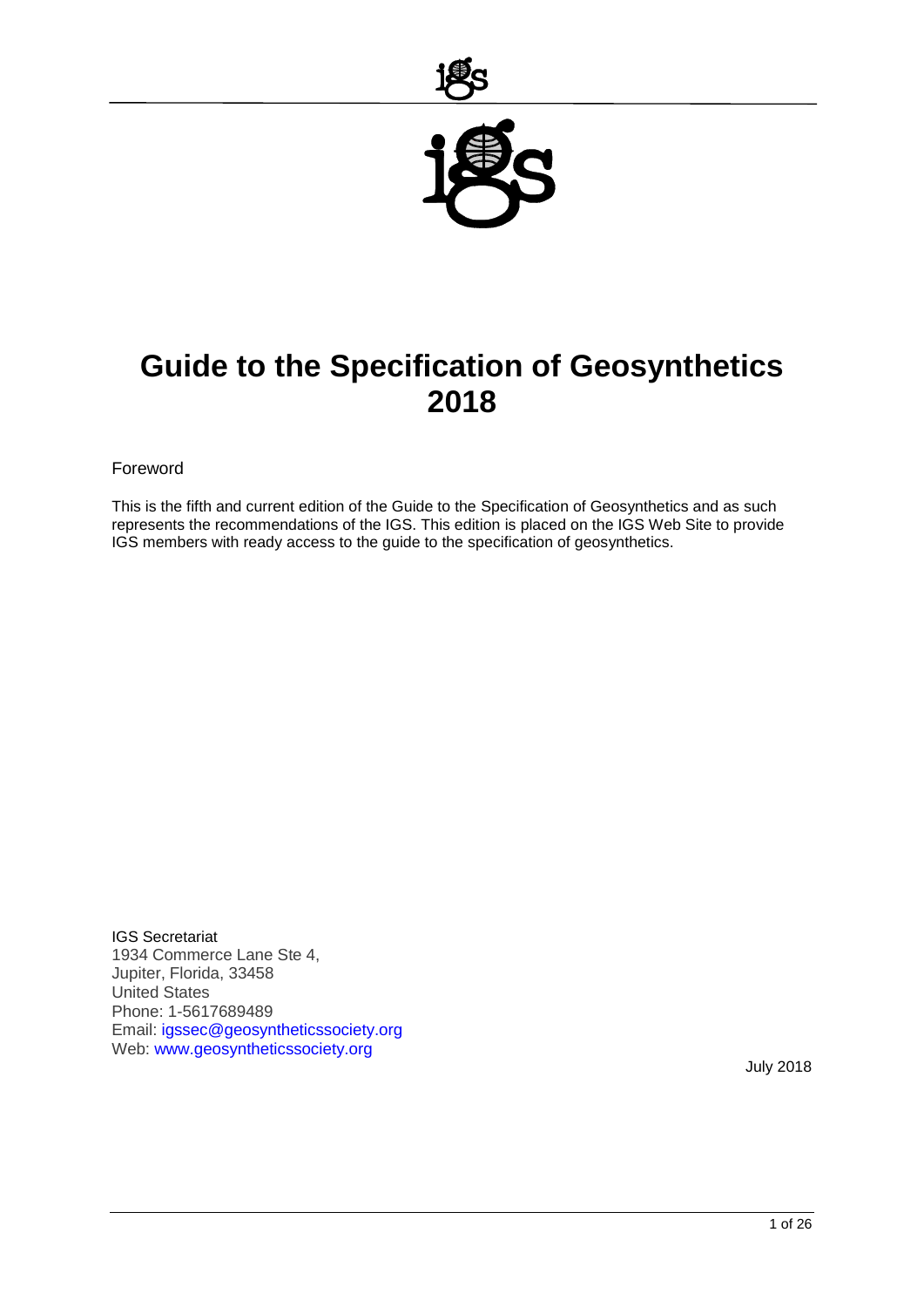

### **Contents**

| 1              | Introduction                                                              | 3              |  |  |  |  |
|----------------|---------------------------------------------------------------------------|----------------|--|--|--|--|
| $\overline{2}$ | Philosophy                                                                | 4              |  |  |  |  |
|                | 2.1 Philosophy                                                            | 5              |  |  |  |  |
|                | 2.2 Existing specifications                                               | 5              |  |  |  |  |
|                | 2.3 Existing Testing Protocols                                            | 6              |  |  |  |  |
| 3              | Applications                                                              | $\overline{7}$ |  |  |  |  |
| 4              | <b>Functions</b>                                                          | 9              |  |  |  |  |
| 5              | Geotextiles                                                               |                |  |  |  |  |
|                | 5.1 Geotextiles in Separation                                             | 10             |  |  |  |  |
|                | 5.2 Geotextiles in Filtration                                             | 10             |  |  |  |  |
|                | 5.3 Geotextiles in Reinforcement                                          | 12             |  |  |  |  |
|                | 5.4 Geotextiles in Reinforcement (Asphalt)                                | 13             |  |  |  |  |
|                | 5.5 Geotextiles in Protection: Geomembranes                               | 14             |  |  |  |  |
|                | 5.6 Geotextiles in Protection: Asphalt Overlays                           | 14             |  |  |  |  |
|                | 5.7 Geotextiles in Drainage                                               | 15             |  |  |  |  |
| 6              | Geogrids                                                                  | 15             |  |  |  |  |
|                | 6.1 Geogrids in Reinforced Slopes and Walls                               | 16             |  |  |  |  |
|                | 6.2 Geogrids in Basal Reinforcement (Geogrids and Geotextiles)            | 17             |  |  |  |  |
|                | 6.3 Geogrids in Reinforcement Mattresses                                  | 18             |  |  |  |  |
|                | 6.4 Geogrids in Void Spanning                                             | 18             |  |  |  |  |
|                | 6.6 Geogrids in Stabilization                                             | 19             |  |  |  |  |
| 7              | Geomembrane and GCLs (Barriers)                                           | 20             |  |  |  |  |
| 8              | Geomats, Geoblankets, Drainage Geocomposites and Erosion Control Products | 22             |  |  |  |  |
|                | 8.1 Geomats and Geoblankets                                               | 22             |  |  |  |  |
|                | 8.2Geocells                                                               | 23             |  |  |  |  |
|                | 8.3 Drainage Geocomposites                                                | 23             |  |  |  |  |
| 9              | Site control of geosynthetic products delivered to the works              | 25             |  |  |  |  |
| 10             | <b>Example specifications</b>                                             | 26             |  |  |  |  |
|                | 10.1 Disclaimer                                                           | 26             |  |  |  |  |
|                | 10.2 Existing specification links and references                          | 26             |  |  |  |  |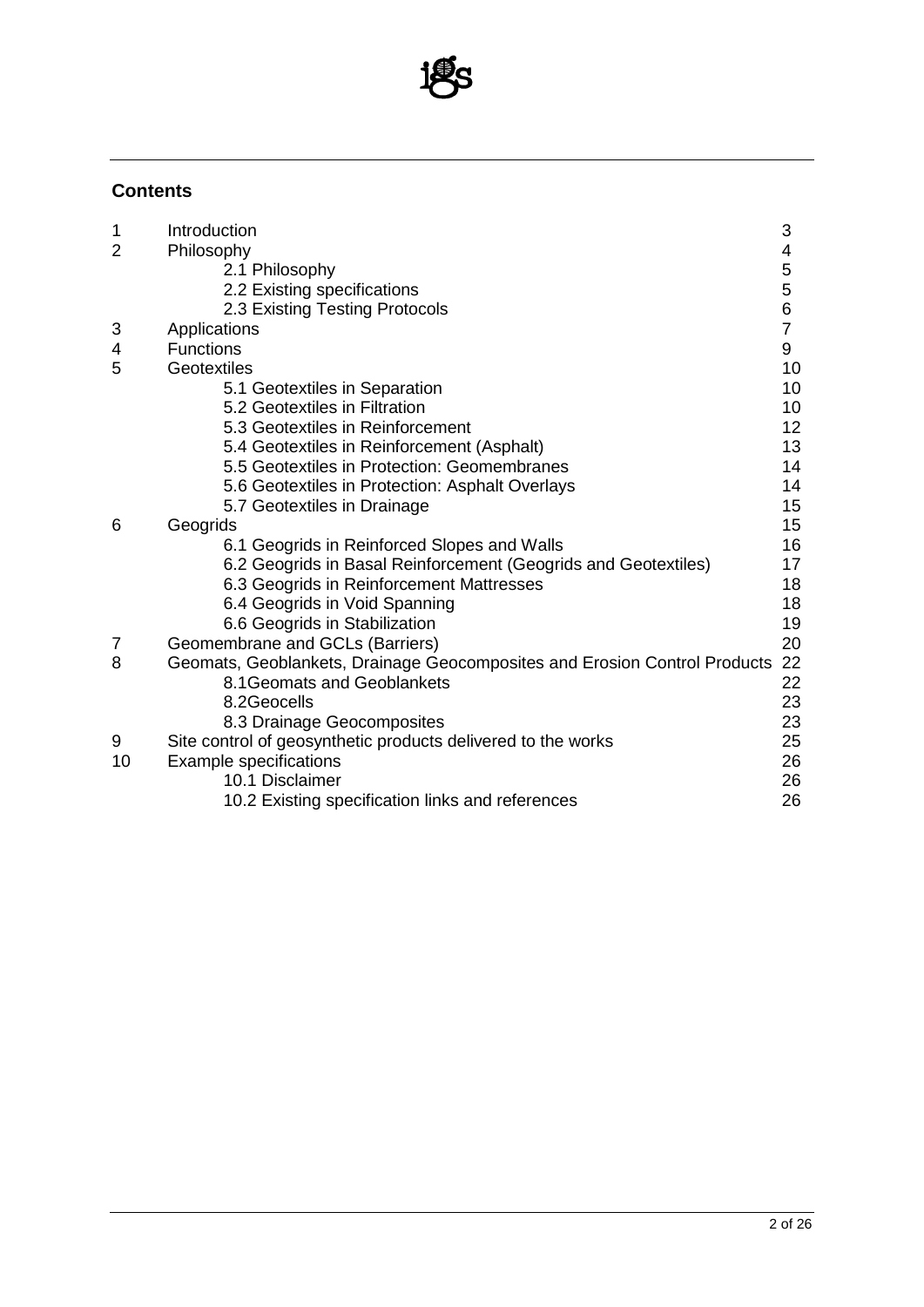

# **1 Introduction**

This Guide to Specification has been prepared by the International Geosynthetics Society.

The objective of this document is to be a generic guide and aid to those writing geosynthetic specifications.

The guide will provide information which is useful to those who use specifications, buyers of geosynthetics and installers.

Definitions and usage of specialist terms used in this guide are consistent with the IGS publication 'Recommended Descriptions of Geosynthetics Functions, Geosynthetics Terminology, Mathematical and Graphical Symbols'.

Example Specifications are referenced and linked in this document, these may be used as a basis for writing project specifications. The user is responsible for ensuring that any values used are correct and appropriate for the application and materials. All values must be verified by the user based on the designs for the project, the understanding of the site and processes, and the appropriate regulations and requirements.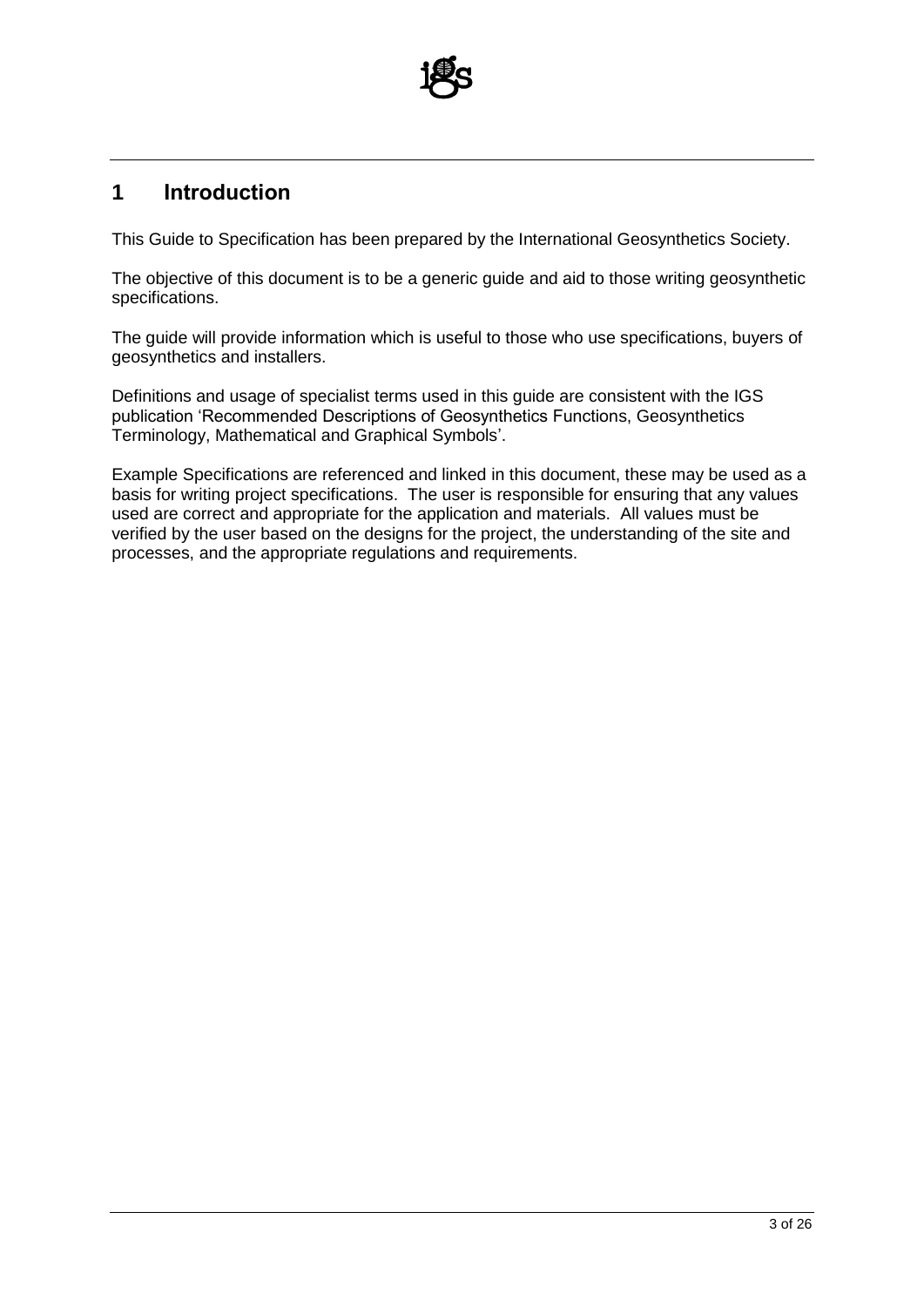

#### **2.1 Philosophy**

The philosophy used in drafting this guide is that a good specification is one which embodies the following aspects:

- The specification should be concise,
- The specification should allow for both commodity and speciality products if possible.
- The specification should use established testing protocols
- The specification should both validate the design and assure the important properties are monitored (performance vs. index testing).
- The specification should address durability and lifespan consistent with design assumptions.
- The specification should allow for future improvements and changes.
- The specification should be based on the desire to achieve an engineering design.

Although the following sections list components that are specific to each material type, there are several considerations and components that are common to any good specification, those are briefly discussed here.

A good specification should be brief. Unnecessary language should be removed, it will likely cause problems and undesired restrictions.

A good specification will consider the continuity between commodity materials and specialty materials. A commodity material likely already has existing specifications by definition. In contrast, specialty materials likely have fewer existing specification resources. It has been common for modification of commodity materials to result in the next advancement or stage of material with additional performance characteristics. A comment should be made regarding commodity materials vs. specialty or innovative materials. If you specify and buy a commodity material at the lowest possible price, while you may profit in the short term, you will likely be surpassed by those who are being innovative. Innovation costs more in the short term, but always less in the long term as the new benefits are applied.

A good specification will utilize established test protocols. ISO, ASTM, CEN and other national or international organizations have created existing test protocols that address the details of a test, the number of replicates, the variability of a test, the recommended frequency of testing and other factors. These test protocols should be utilized whenever possible and clear statement of minimum or maximum target values (ranges are preferred) and test frequencies established.

A good specification must offer a compromise between index testing and design testing. In an oversimplification, a design test directly assures that a material will perform as expected to achieve the design goal, an index test does not directly relate to the design, but instead usually speaks more to product consistency or other considerations. Index tests are generally faster and more broadly utilized with a larger collection of data for comparison. Design tests are usually unsuitable as quality control techniques.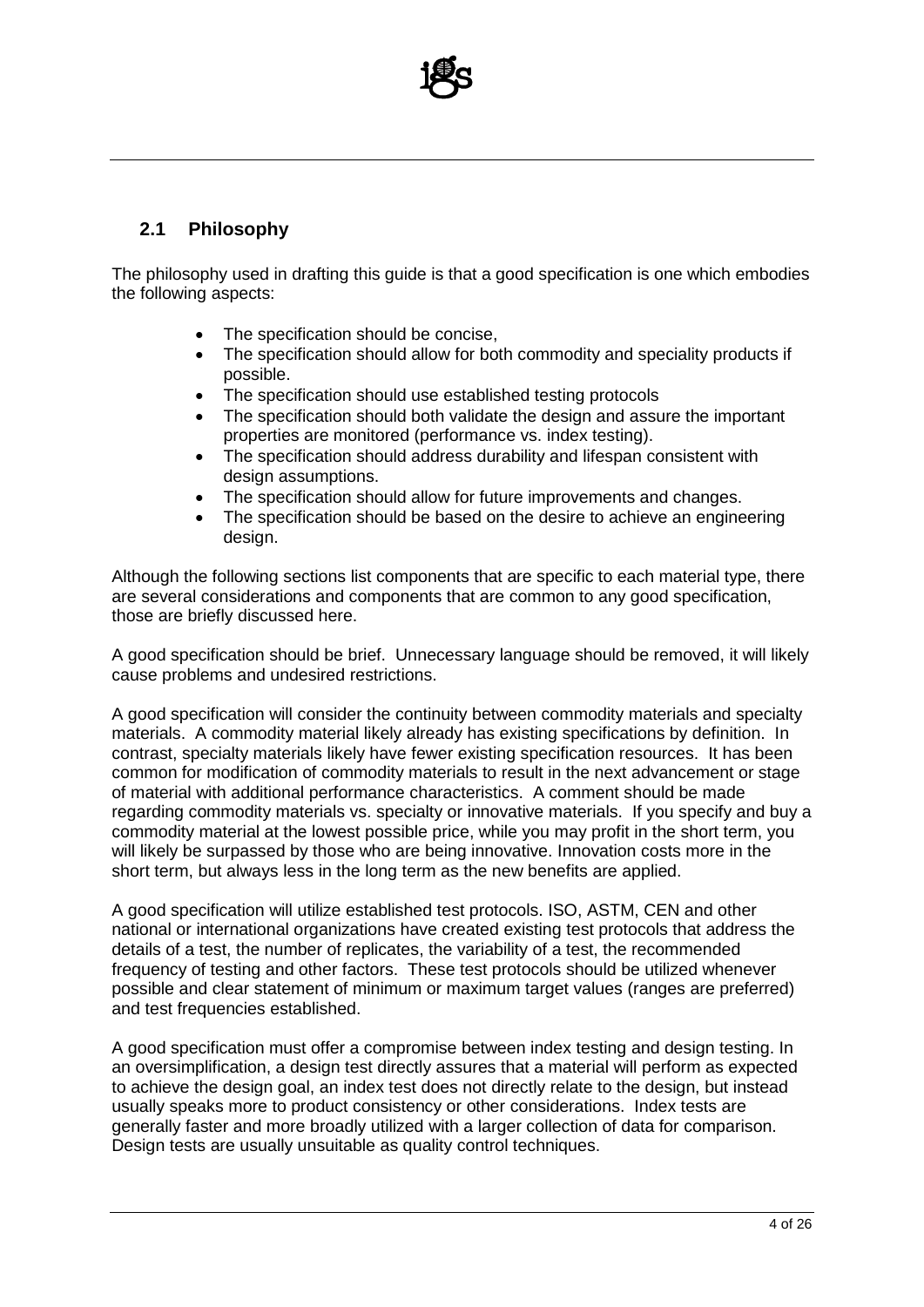

A good specification will address the critical performance indicators: it is most important to assure the material possesses those properties that are "most important". For example, a design test may be included in a specification with a "one-per-project" frequency, where an index test may have a frequency that is orders of magnitude more frequent. It is a normal compromise to balance the direct design utility of a test with a desire for a higher frequency. Geotextile filtration is a good example of this: a long-term filtration design test, utilizing the exact materials to be filtered may take months, or even years to complete. In index test measuring the filtration of glass beads is a common index test, can be completed in hours, but is a compromise in that it does not use the exact material to be filtered. The specification writer must make a compromise between design goals and quality testing ease and utility.

A good specification will address product and manufacturing consistency. This is usually done with one or more types of index testing and defined tolerances. One of the benefits of geosynthetic materials as contrasted with incumbent (soil) materials is that a manufactured product should be more consistent. A good example is the drainage rate of a geosynthetic geocomposite or vertical drain as contrasted with sand. As the sand quality varies with particle size, compaction and other variables, the drainage performance will vary. A manufactured geosynthetic material should be expected to be much more consistent than a soil on a lot to lot and even year on year basis.

A good specification addresses the durability and lifespan of a material. This is typically done through the use of some accelerated testing. This may involve time-temperature superposition and/or the stepped isothermal methodology or exposing the material to higher temperatures than anticipated during normal life or to higher intensity light or chemical concentrations, or some combination of the above. The methods are very complex and should be constructed carefully, however it is important for a specification to contain a component that assures the durability of the material matches the expected design lifespan. Again, this may be an (accelerated) design test such as exposure in a weatherometer, or an index test such as verification of proper concentrations of longer term stabilizers.

A good specification should allow for variation and improvement. Most specifications accommodate this by allowing for "an approved equal". It is important to allow room for advancements in material composition and performance.

There are a few items that should not be included in a specification. It is not advisable to include pricing information – this tends to change over time and while a part of a purchasing decision, it is not suitable for technical analysis. It is further not advisable to include tradenames or specific manufacturers; if you are going to source from a single specific supplier the requirements are of a different type than discussed here. Also, the specification should not address the fate or actions to be taken if a material does not meet some aspect of the specification; this issue is properly a component of an overall quality system and the specification is generally not sufficiently flexible to properly address this situation.

#### **2.2 Existing Specifications**

In preparing this guide various national and other standards which pre-exist have been considered as well as other literature on the subject and use of geosynthetics for a variety of applications. A table that contains weblinks to many specifications and useful related documents is included near the end of this document and can also be found on the IGS website. It is the responsibility of the specification author to assure that any and all regulatory requirements in place at the location of the project are complied with.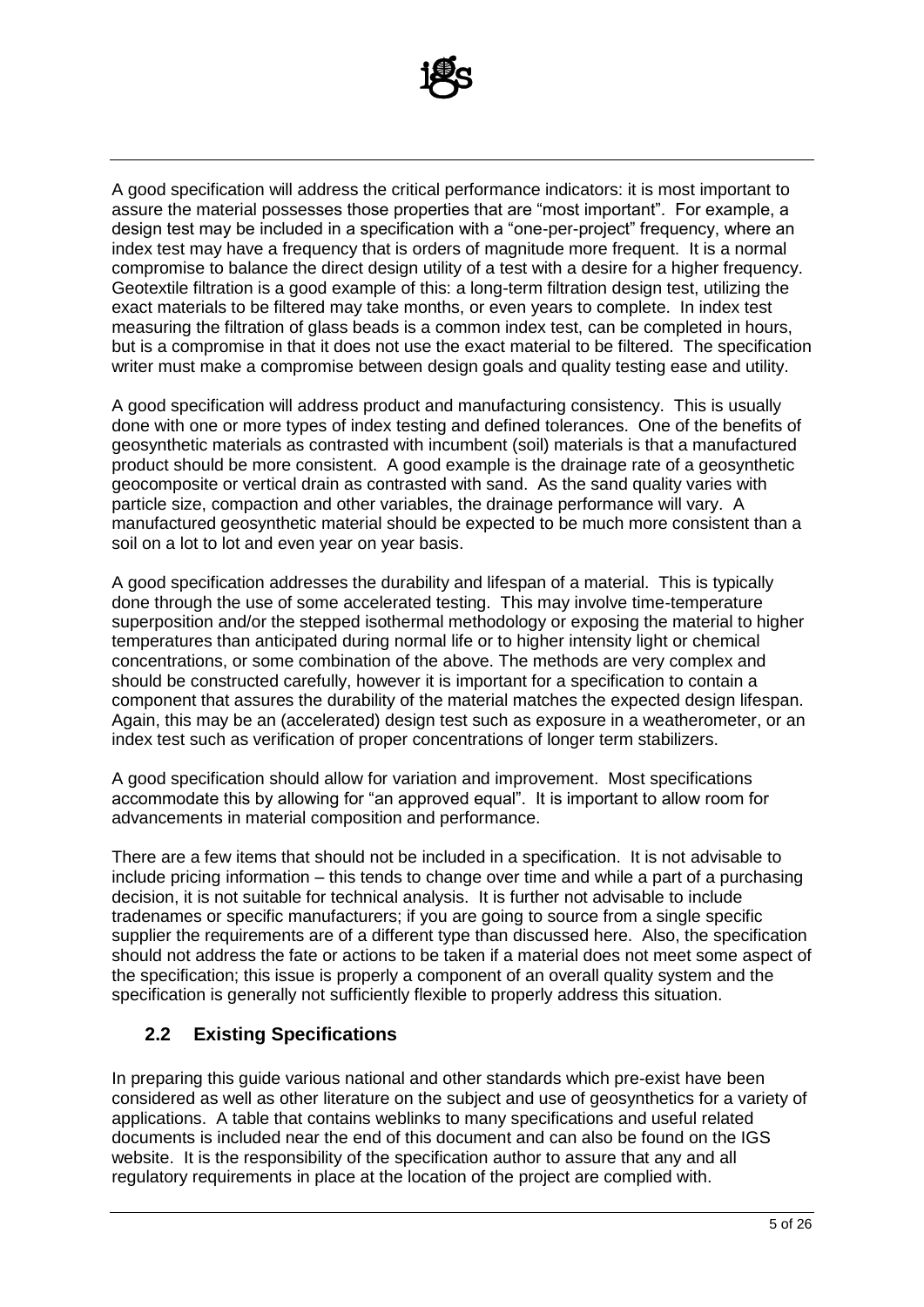

#### **2.3 Testing Protocols**

Geosynthetic properties are measured using a number of test procedures published by standardisation organisations on an international, regional or national basis:

- International Standards Organisation (ISO): used in many countries worldwide, often issued as dual numbered standards with European Norms, published in English and French
- Europe European Norms (ENs), standards published in English, German and French as official versions, other language editions also exist as prepared by individual countries and registered with CEN.
- North America ASTM International test procedures are used extensively in North America and other parts of world where authorities have adopted the ASTM standards.
- AS standards used in Australia and some Pacific areas.
- Japan based on ISO standards or translations of ISO document.
- China and Korea national standards and other documents based on ASTM and or ISO standards

For typical/ general values of properties of geosynthetic products there exist useful directories published by the Industrial Fabrics Association International (IFAI), Geosindex, The Geosynthetic Institute, Multiple national IGS chapters including the French, Italian, and other chapters, documents available on the International Geosynthetics Society website and multiple other sources.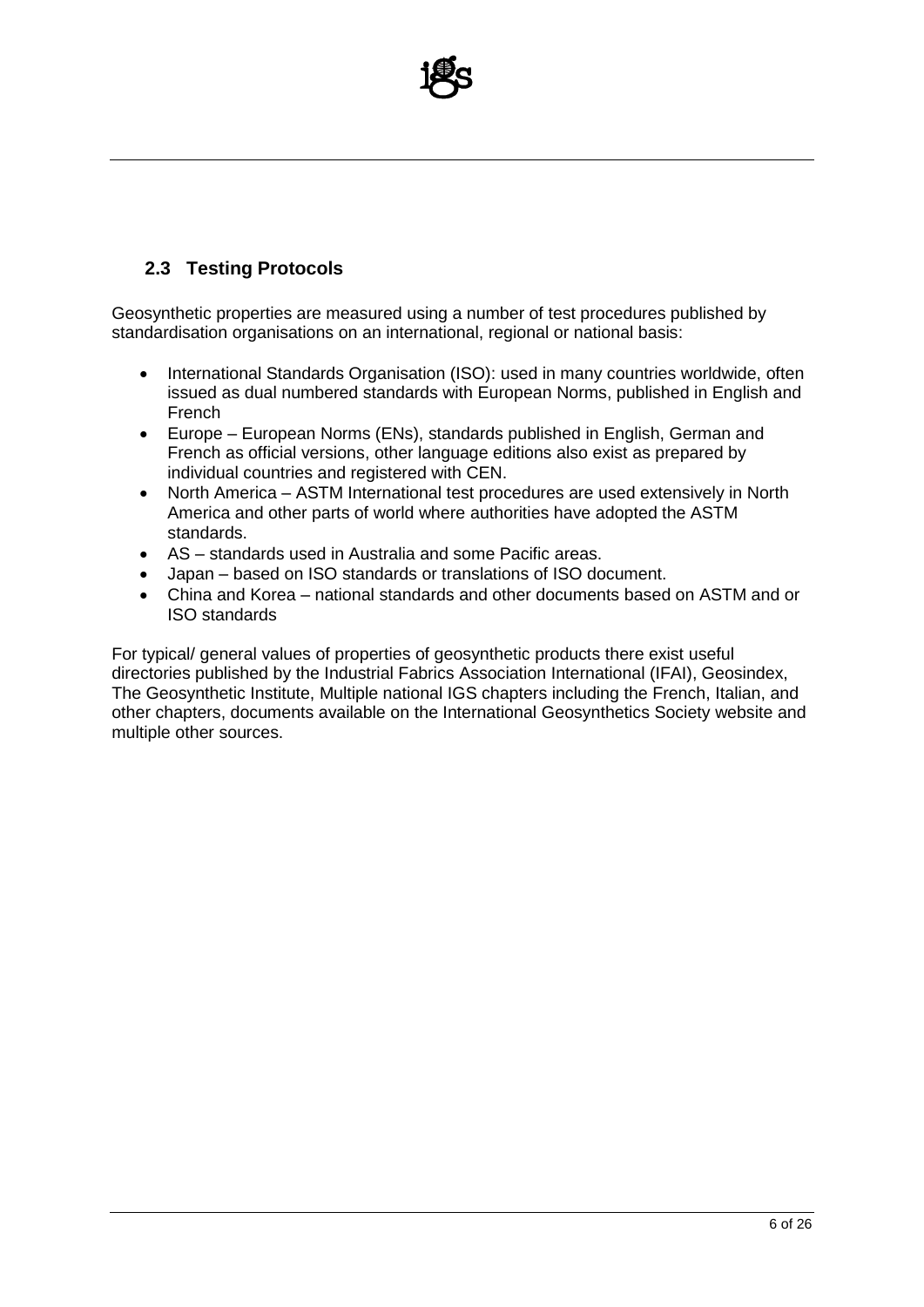

# **3 Applications**

The applications will be considered by product types;

- Geotextiles
- Geogrids
- Geomembranes and GCLs
- Geomats and Erosion control products

The descriptions of each application and function are described in the IGS Education brochures. The brochures can be downloaded from the IGS web site at <http://www.geosyntheticssociety.org/> . The brochures are available in English, and other languages supported by the IGS, the subjects include:

- Geosynthetics Functions
- Geosynthetics Classification
- Geosynthetics in Filtration and Drainage
- Geosynthetics in Embankments on Soft Soils
- Geosynthetics in Erosion Control
- Geosynthetics in Hydraulics Projects
- Geosynthetics in Railroads
- Geosynthetics in Landfills
- Geosynthetics in Road Engineering
- Geosynthetics in Unpaved Roads
- Geosynthetics in Slopes over Stable Foundations
- Geosynthetics in Walls
- Geosynthetics in Waste Water Treatment
- Geosynthetics in Seismic Applications
- Geosynthetics in Agricultural Applications

The respective functions are listed in the table below (modified from Koerner, *Designing with Geosynthetics*):

| $1.0000$ $1.1111100$ $1.10110000$ $0.00000$ $0.0000$                                       |            |               |               |            |          |         |                               |            |                                           |  |  |  |
|--------------------------------------------------------------------------------------------|------------|---------------|---------------|------------|----------|---------|-------------------------------|------------|-------------------------------------------|--|--|--|
|                                                                                            | Separation | Reinforcement | Stabilization | Filtration | Drainage | Barrier | Surface<br>erosion<br>control | Protection | Stress relief<br>(for asphalt<br>overlay) |  |  |  |
| Geotextiles                                                                                | X          | X             |               | X          | X        |         |                               | X          | X                                         |  |  |  |
| Geogrids                                                                                   |            | X             | X             |            |          |         |                               |            | X                                         |  |  |  |
| Geonets                                                                                    |            |               |               |            | X        |         |                               | X          |                                           |  |  |  |
| Geostrip                                                                                   |            | X             |               |            |          |         |                               |            |                                           |  |  |  |
| Geospacer                                                                                  |            |               |               |            | X        |         |                               | X          |                                           |  |  |  |
| Drainage<br>geocomposites (with<br>geonet core, geomat<br>core, or other types of<br>core) | X          |               |               | X          | X        |         |                               | X          |                                           |  |  |  |
| Geosynthetic barriers<br>(synthetic, bituminous,<br>clay)                                  | X          |               |               |            |          | X       |                               |            |                                           |  |  |  |
| Geocells                                                                                   |            |               | X             |            |          |         | X                             |            |                                           |  |  |  |
| Geomats                                                                                    |            |               |               |            |          |         | X                             |            |                                           |  |  |  |
| Geoblanket                                                                                 |            |               |               |            |          |         | X                             |            |                                           |  |  |  |

#### Table 1. Primary Functions of Geosynthetics

In nearly all applications, geosynthetic materials are used in place of traditional building materials – sand, soil, gravel, concrete, asphalt and other materials. In most cases, the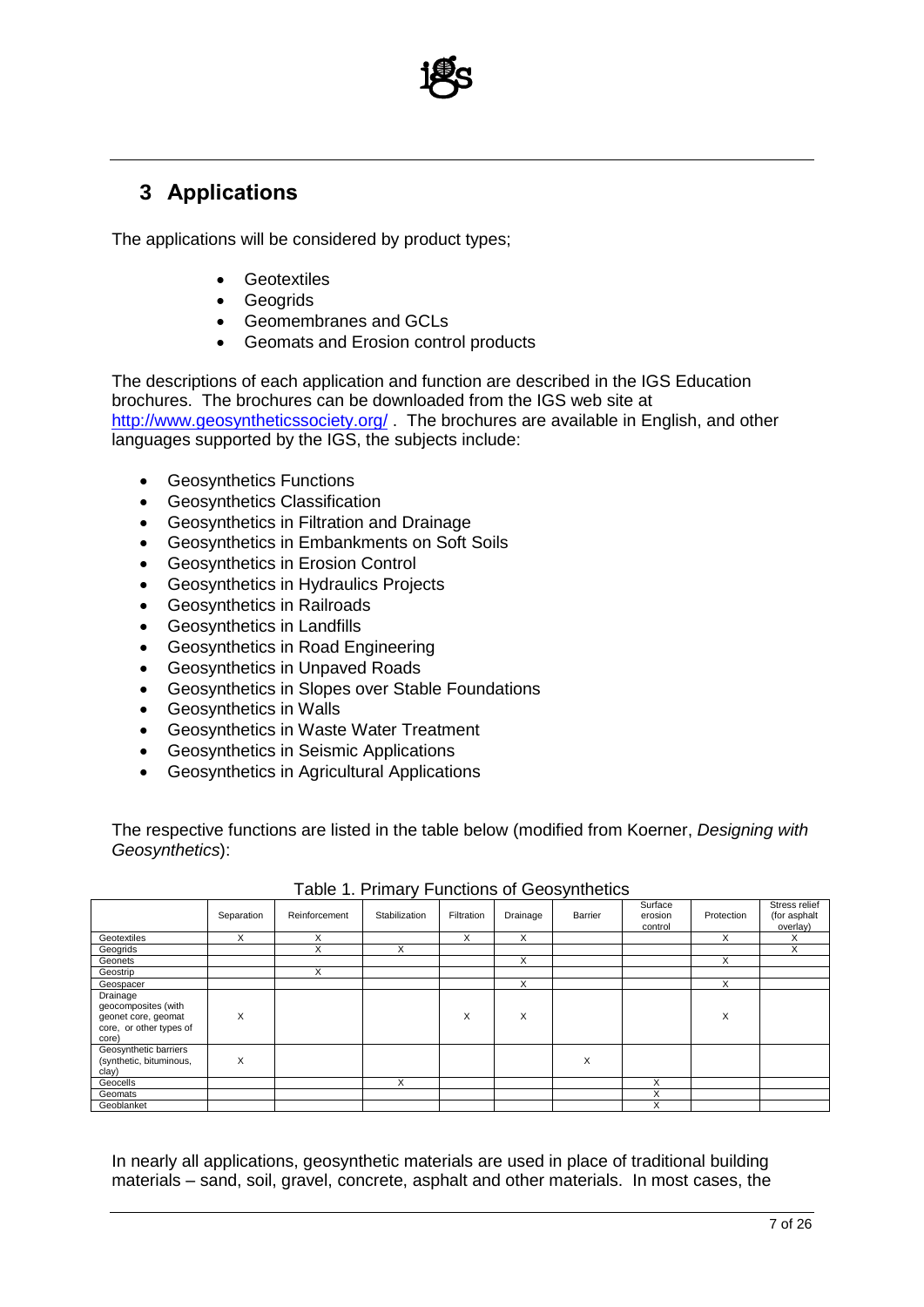

geosynthetic is used to provide some function that the traditional incumbent material cannot supply. These materials have been developed and commercialized into a more than 3 billion-dollar annual global business because the products have capabilities that traditional materials do not. A short list of these capabilities might include:

- Longer durability and lifespan
- Capability to construct designs with geosynthetics that are simply impossible without geosynthetics.
- Shorter construction schedules much less likely to be impacted by weather, etc.
- More consistent performance than naturally occurring materials
- Much improved and reduced environmental impact with geosynthetics

Geosynthetics are used because they work better, last longer and allow new and improved designs. Despite their great benefits, geosynthetics are usually a very minor cost percentage of an overall project. This is in contrast with the geosynthetic commonly being essential to the success of the project. Most vertical walls could not be built without geosynthetic reinforcement, landfills and water containment projects that are literally too numerous to count require geosynthetic barrier materials, roadways over soft soils require geosynthetics to service their first traffic. Yet in each of these cases, the geosynthetic is commonly < 10% of the total project cost. Yet without the geosynthetic, or with a geosynthetic mis-installed, the project will fail, as several have, with significant cost, in the worst instances billions of dollars in remediation expense. Specifications should help to prevent these issues, particularly if properly constructed.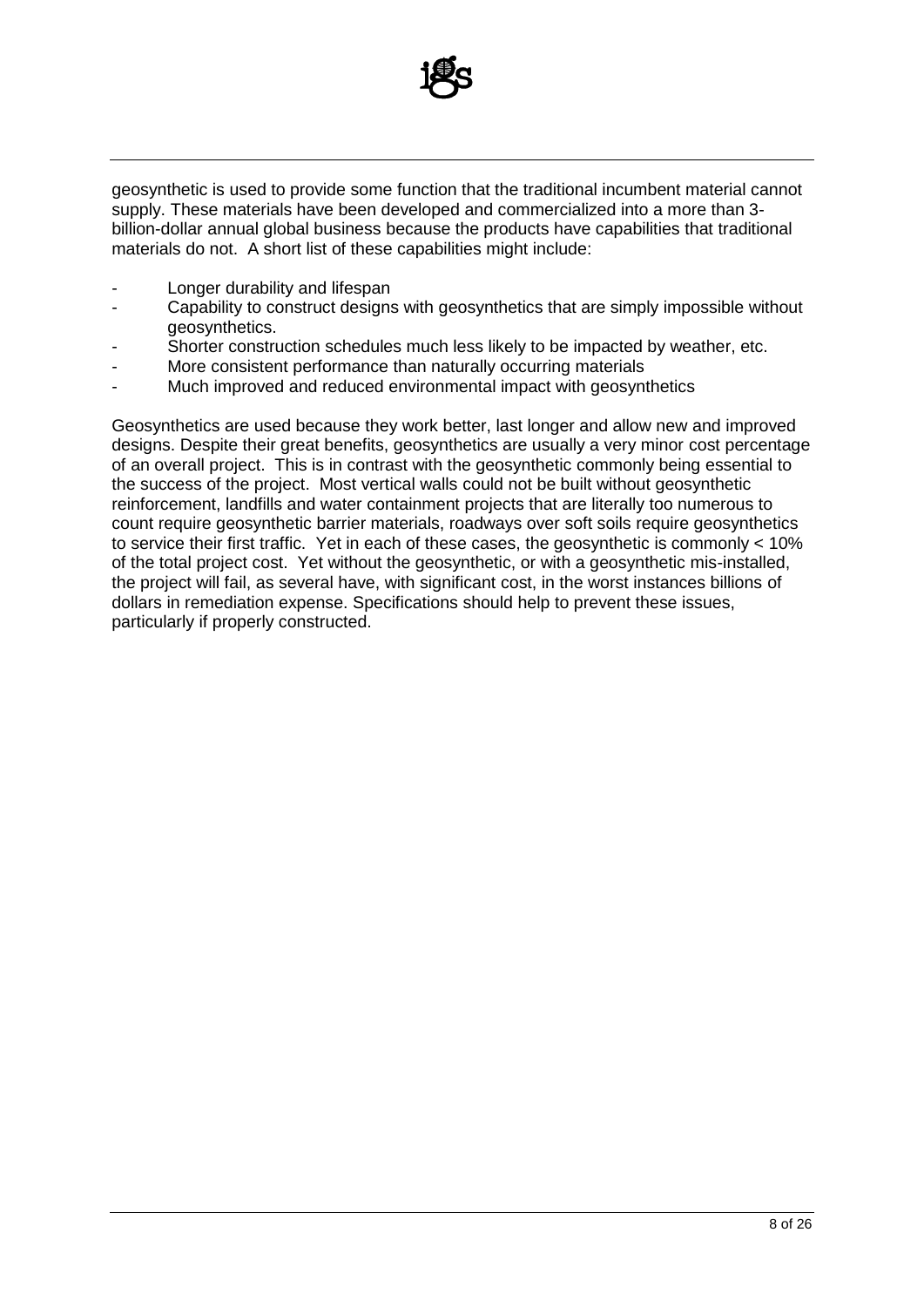

# **4 Functions**

The functions of each type of geosynthetic considered for each section of the specification are those functions which are commonly ascribed to these products; other special functions can be satisfied by the use of more specialized products or combinations thereof. These special functions can be described by the specifier by using application specific clauses.

The normal functions used in specifications and standards are:

- Separation: the prevention from intermixing of adjacent dissimilar soils and or materials
- Filtration: the retaining of soil or other particles subject to hydrodynamic forces while allowing the passage of fluids into or through the geosynthetic.
- Drainage: the collecting and transmitting of precipitation, ground water and or other liquids or gases along the plane of the geosynthetic.
- Reinforcement: the use of the properties of a geosynthetic to improve the mechanical properties of soil or other construction materials.
- Barrier: the prevention or reduction of the movement of any fluid through a construction by the use of a geosynthetic barrier.
- Protection: the use of a geosynthetic material as a localised stress reduction or dissipation layer to prevent or reduce damage to a given surface, material or layer.
- Surface erosion control: the use of a geosynthetic to prevent soil or other particle movements on the surface of a slope.
- Stabilization: improvement of the mechanical behaviour of an unbound granular material by including one or more geosynthetic layers such that deformation under applied loads is reduced by minimizing movement of the unbound granular material.

If the functions are assigned to the products the normal functions for each type of geosynthetic are as reported in Table 1.

Geocomposites may be formed that have multiple functions.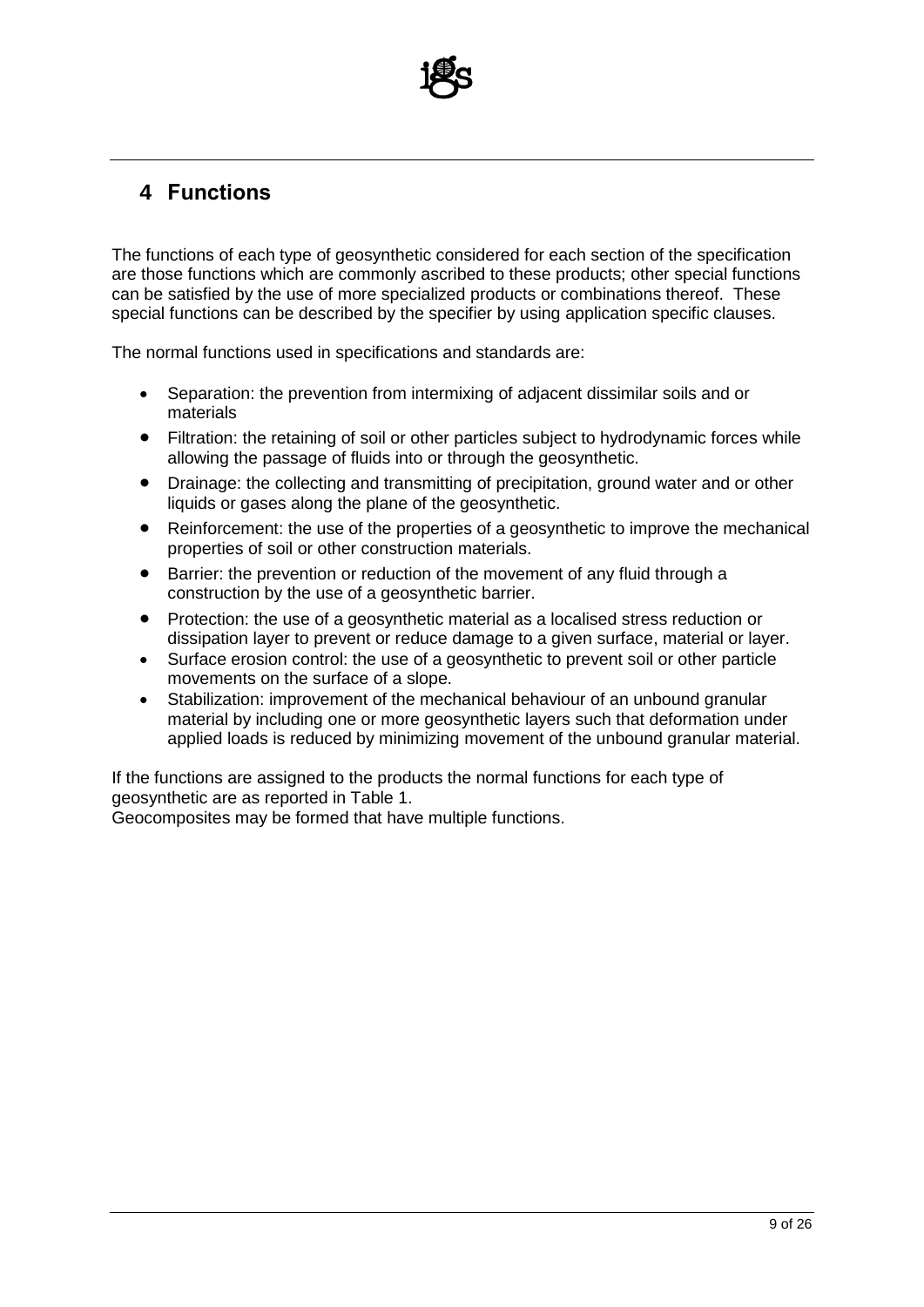

# **5 Geotextiles**

As the oldest of the geosynthetics and the product with the broadest range of applications, there are a large number of specifications available for geotextiles. It is important to note that geotextiles are supplied in two primary varieties: woven geotextiles that are made by more historical "loom-type" methods and nonwoven ('needle punched" or heat-bonded) geotextiles. The products share common applications, but also have significant differences, particularly in filtration properties and performance.

Geotextiles are used in many applications and perform several functions; in the order discussed below common functions are separation, filtration, reinforcement, protection (of other materials) and drainage. The function of reinforcement, while possibly fulfilled by geotextiles, is also supplied respectively by geogrids, and the function of drainage now is commonly fulfilled by geocomposites.

#### **5.1 Geotextiles in Separation**

For separation, the primary function of the geosynthetic is to prevent the mixing of multiple soil types, usually where the soil types provide different functionality. The most common application is in road construction, both paved and unpaved roads. A large particle sized base course for physical stabilization is placed on a finer subgrade and is usually topped with a finer grain soil designed to provide drainage and/or a smoother road surface. If these soil types are mixed, neither function will be provided to an optimum degree. The geotextile prevents this mixing. One of the common critical attributes in this application is the survivability of the materials during the construction and installation phases. This is measured and controlled by multiple properties. Again, specification resources are listed in the references and linked below.

This function is rarely used in isolation; it is normally combined with one or more of the other functions, filtration and reinforcement being most usual. The design of the geotextile will be based on a tensile strength requirement, the puncture resistance (CBR and/or Cone Drop resistance) and durability tests to determine the survivability in the service environment.

#### **5.2 Geotextiles in Filtration**

A well-established geosynthetic function is filtration, where there are economic advantages, as geosynthetics as a direct replacement for selected, graded granular filters. Drainage geosynthetics are commonplace in highway drainage systems, behind bridge abutments and retaining walls, beneath revetments, sea defence groynes, sludge dewatering systems and can be used in the drainage systems of dams.

Soils are porous media containing 20 to 40 % voids in between soil particles, which are typically filled with gas such as air, liquid such as water, or both. Displacement of water within the voids of the soil generates a dragging force on each of the grains of the soil. When the grains are supported, i.e. by other grains, they stay in place and the water moves without disturbing the soil structure. However, if the grains of soil are not in contact with a solid that can offer a resisting force, internal erosion can develop: soil particle are dragged by the water until they reach an obstacle, or until they exit the soil structure.

Soil structures often include configurations where the water has to flow away from the soil, i.e. into a drain. To prevent internal erosion, a filter media shall be installed, in order to offer a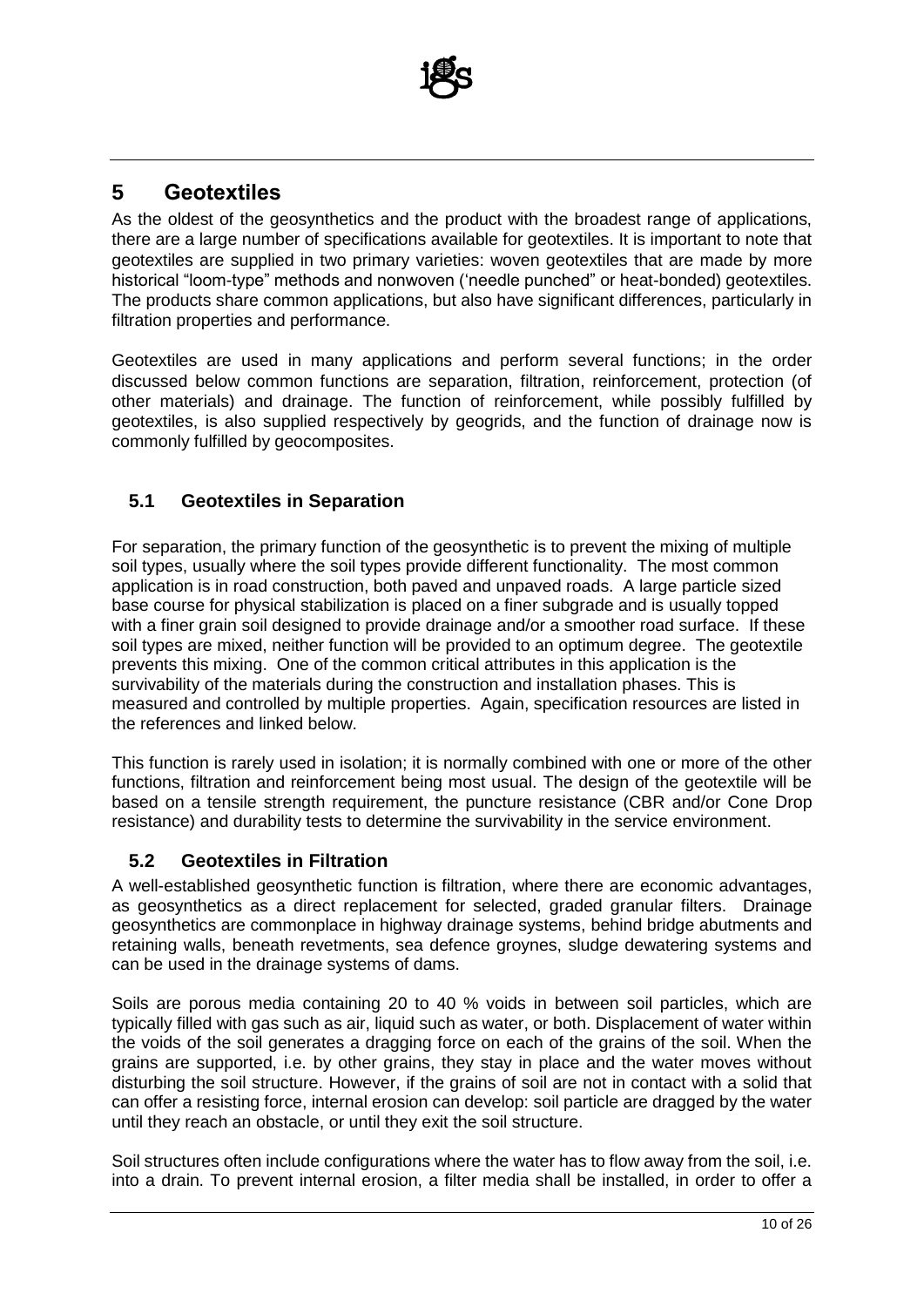

resisting force to the largest particles of the soil, called the soil skeleton, and to prevent it from being dragged away by the water. However, this filter media should not restrain the flow of water, in particular to avoid pore pressure build-up, which could also adversely affect the stability of the soil structure.

With geosynthetics, the filtration function is to stabilize the soil by maintaining in place the soil skeleton in contact with the geotextile surface and restrain uncontrolled passage of soil, while allowing the passage of water or other fluids and some of the finest particles transported in suspension across the filter. The geotextile filter may be considered as a catalyst to create a natural granular filter in the thin soil layer in contact. When the geotextiles are not covered and laid alone, i.e. as silt fences, etc., the filtration behaviour is different: there is no soil skeleton to stabilize, the geotextile is intended to trap all moving particles.

The performance of a filter may be qualified by its ability to fulfil the two contradictory functions required for filtration: one is to prevent damages caused by the transport of an excessive quantity of particles from one side of the filter to the other (piping), such as internal erosion of the soil being filtered which could be modified in its engineering properties, formation of cavities on the upstream side of the filter. Such damages also include excessive contamination of the structure located downstream by particles piped through the filter, i.e. blocking of a drainage pipe. The second is to minimize restriction to the flow of water passing through the filter, to avoid pore pressure build-up on the upstream side of the filter.

Long term performance of geotextile filters can be endangered by the blocking of the surface (blinding) or of the pores (clogging) of a soil or geotextile filter. These mechanisms can be caused by the accumulation of fine particles and development of a "cake" on the surface of the geotextile (blinding), or inside the geotextile structure (clogging), resulting in a drastic reduction of the permeability of the filter.

In some cases, reduction of the capacity of the geotextile filter to let water pass across its plane might also be caused by the precipitation of chemicals, e.g. iron ochre, calcium, or the development of a biological activity. Evidences of clogging caused by the presence of air pockets trapped into, or in the vicinity of the filter have also been observed.

These mechanisms suggest that the best performance for a filter is obtained when using a material which openings are small enough to stabilize the largest particles in contact (soil skeleton) but large enough to let pass the finest particles in suspension and to avoid internal erosion of the soil, and piping.

For both piping and clogging mechanisms, the parameter controlling the performance of a filter is the size of the voids through which particles of the soil are likely to travel at the surface or inside the geotextile. Proper design of a geotextile filter thus requires selection of its filtration characteristics, such as opening size or permeability. These properties shall be selected with consideration to the properties of the soil to be filtered and hydraulic conditions prevailing on a particular site.

Other parameters characterizing the structure of a geotextile have also been investigated, such as the pore size distribution (determined using ASTM D6767 or ISO 11058) or the number of constriction (determined using ASTM D7138). However, if there is a consensus regarding the fact these parameters can influence the filtration performance of a filter, they are still being investigated by the research community.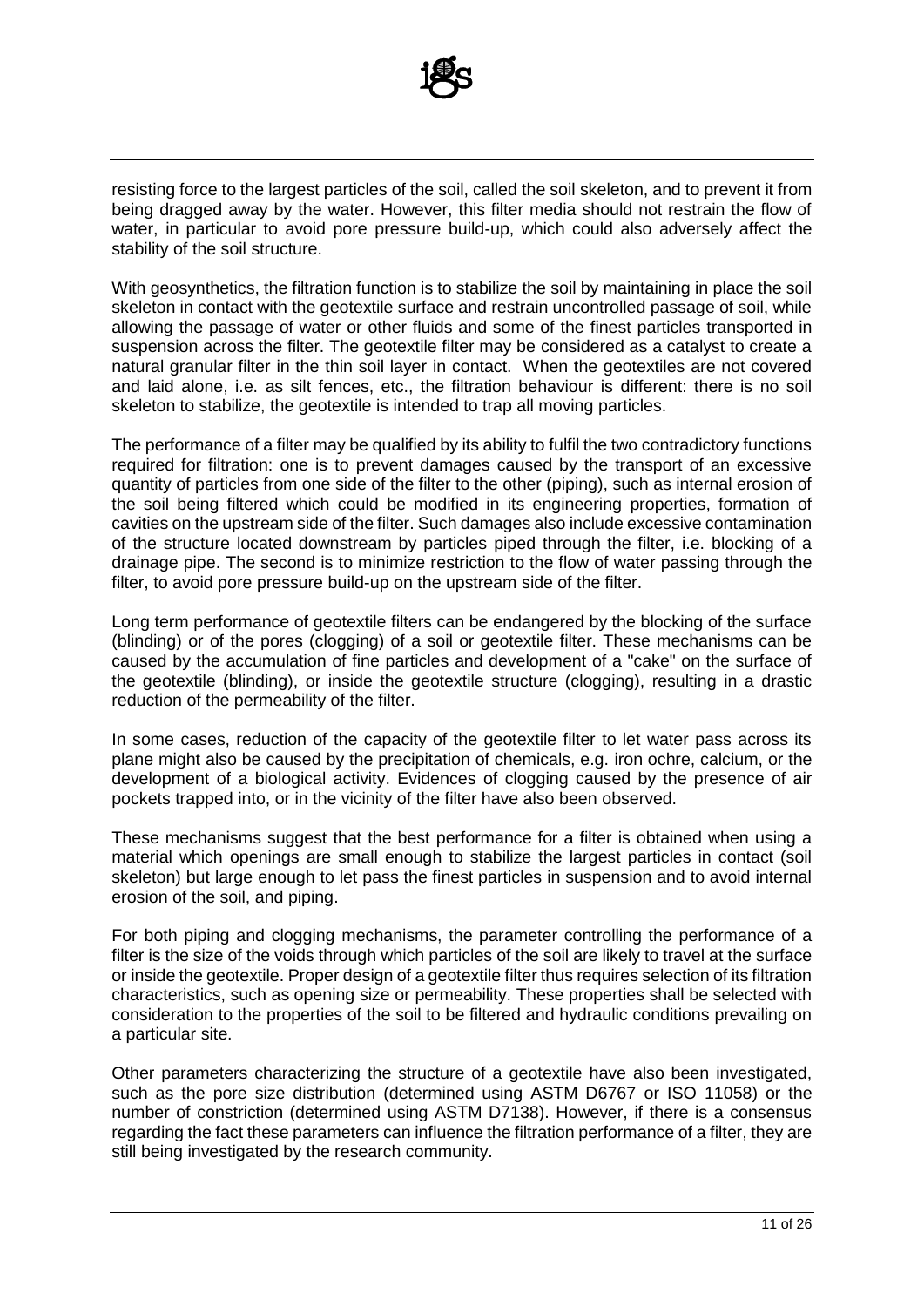

Depending on their structure, some geotextiles can be compressed under load. Consequently, their permeability might decrease when compared to the property measured without load. ISO 10776 norm allows to test the water permeability characteristics normal to the plane, under load.

In some cases, consideration shall also be given to potential loading mechanisms, presence of iron ochre, potential biological activity, mineralogy of the soil, which can all affect the long term performance of the filter. For extreme situations, the designer may consider using alternatives to geotextiles.

If properly specified and installed, geosynthetics can provide cost-effective solutions for drainage and filtration in civil and environmental engineering works. A variety of geotextiles are available that supply the proper opening size and filtration characteristics to accommodate a very broad range of soils and mixtures. Specifications commonly include apparent opening size, mass per unit area, physical properties and other aspects. Nonwoven geotextiles are commonly used for filters as the opening size of woven geotextiles can vary under load; woven mono filament geotextiles can be used when high design flows through coarse granular soils are being filtered. The design and subsequent specification of filters is done by relating the laboratory measured effective opening size (usually the  $O_{90}$  or  $O_{95}$ ), the method of manufacture of the geotextile (woven or nonwoven) to one or more of the soil grading characteristics  $(d_{10}$ ,  $d_{50}$  or  $d_{90}$ ) and the soil plasticity with an empirical factor from one of the many texts or papers. Checks are required to ensure that the geotextile acts:

- As a filter to stop the loss of fine particles from the protected soil
- To allow water to pass through at a rate not less than the permeability of the soil allows water to reach the surface of the geotextile
- Such that the fine soil particles do not clog the apertures in the geotextile clogging needs to be avoided when using thick nonwoven geotextiles.

Specific factors to be included in specifications may include:

- Pore size of openings  $(O_{90}$  or  $O_{95})$
- Installation damage resistance (CBR, Cone Drop or Abrasion normally one or two properties only)
- Tensile strength (Wide Width Tensile Test)
- Water permeability normal to the plane
- **Durability** 
	- o Resistance to weathering (UV resistance prior to covering with soil)
	- o Resistance to chemical attack/Micro biological degradation for special situations
	- o Clogging resistance

#### **5.3 Geotextiles in Reinforcement**

Geotextiles used as reinforcement are normally high strength woven geotextiles. This function is now commonly provided by the use of geogrids. In some designs nonwoven geotextiles are used, in particular in Japan where the use of high strain nonwoven geotextiles has been shown to perform well in seismic events. The reinforcement products are subject to more analytical design than for any other function. There are numerous programs now available to allow engineers to design the reinforcements for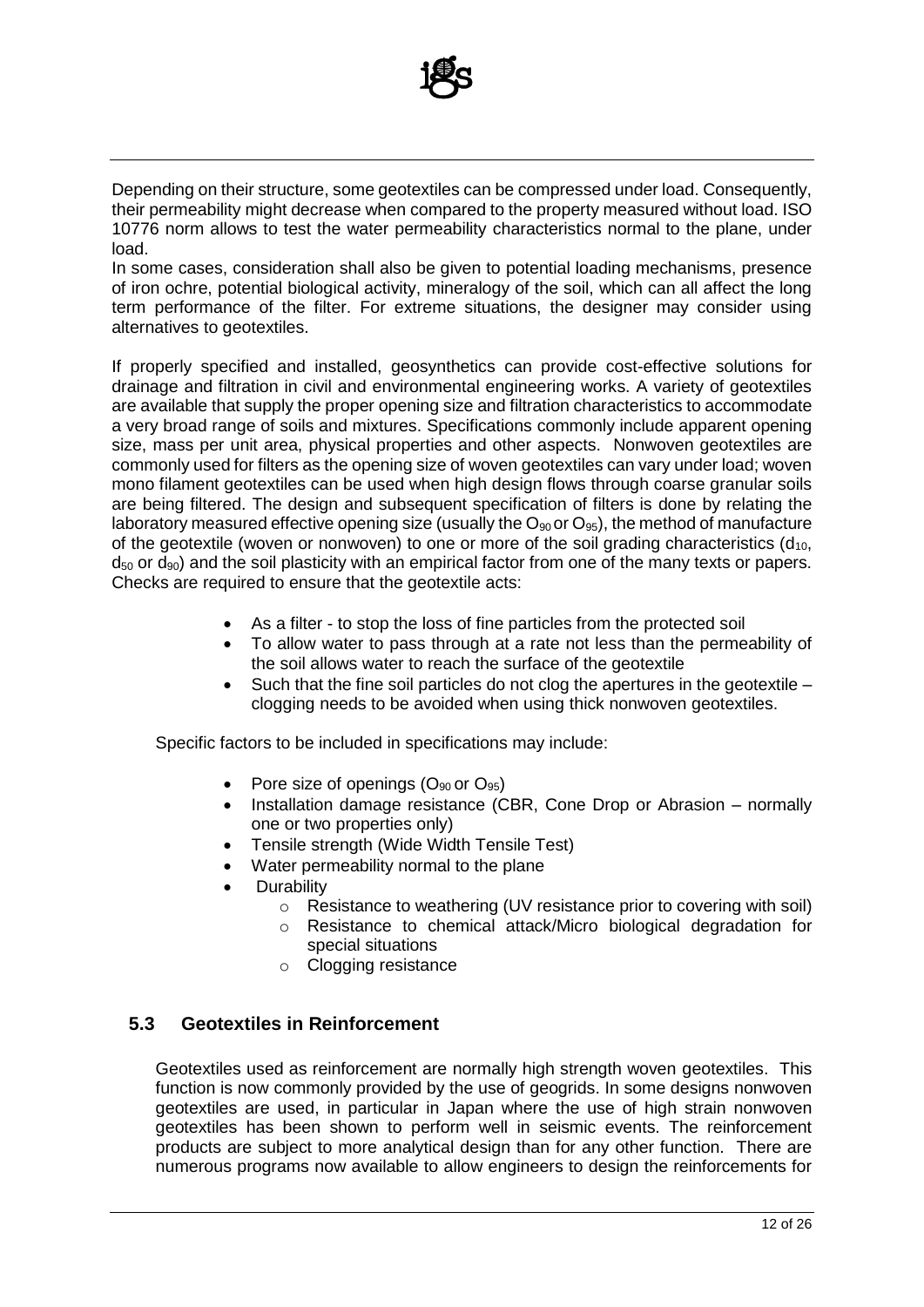

over-steep slopes, basal reinforcements for embankments on soft ground, reinforcements on voids, and as load transfer platforms over foundations with piles or improved with vibro-compacted stone columns or grouted compaction columns.

Some specialised geotextiles are used to reinforce asphaltic road pavements. The products used in this application include woven glass fibre, geotextiles and geogrids.

The specification for reinforcements may include both the short term tensile strength and the creep limited tensile strength depending on the nature and the length of time the geotextile will be under load.

Factors to be included in specifications may include:

- Short term tensile strength
- Long term or creep limited tensile strength
- Strain or elongation at design stress.
- Puncture resistance (CBR and/or Cone Drop)
- Coefficients of friction or interaction between the geotextile and the soils
- Installation damage resistance (damage during soil compaction, CBR, Cone Drop or Abrasion)
- •
- **Durability** 
	- $\circ$  Chemical especially when in waste containment
	- o Resistance to weathering (UV if to be left exposed during installation or in service).

#### **5.4 Geotextiles in asphalt applications (Reinforcement, Stress-relief, Interlayer barrier):**

Geotextiles and geogrids used to reinforce asphalt paving layers must provide increased tensile strength at a very low strain. They must be compatible with the asphalt to provide a strong internal adhesive or mechanical bond within the asphalt matrix. They must be sufficiently thermally stable and physically durable to withstand the rigours of the paving operation, for long term performance they must not exhibit property or performance breakdown over time.

Asphalt reinforcement is regularly placed between two bituminous layers, this enables the aggregate particles of the asphalt to become mechanically interlocked with the reinforcement, this confinement impedes particle movement and ensures better compaction, and greater bearing capacity and increased load transfer with less deformation.

Design methods are normally empirical but with the advent of analytical methods for pavement design the realistic estimates of service strains and stresses, specific stress strain relationships for asphalt reinforcement can be calculated and hence specified.

Depending on the product composition, asphalt interlayers can provide following functions, or a combination of them, in a pavement system:

- Reinforcement,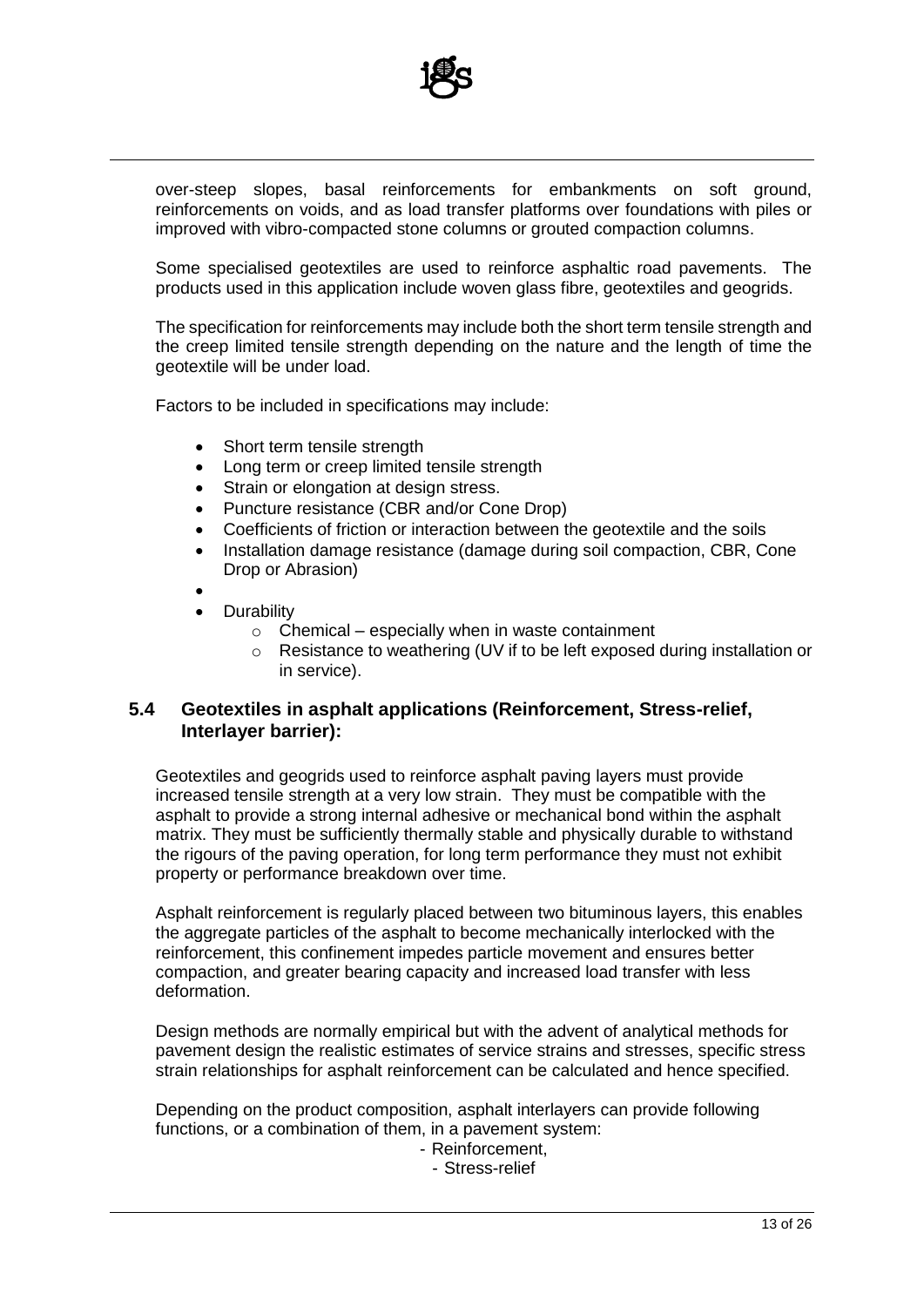

#### - Interlayer barrier

To maximise performance asphalt reinforcement should be installed following manufacturers guidance. Different forms of geosynthetic may require different installation techniques depending upon the substrate and the type and thickness of the overlaying asphalt layer.

Factors to be included in specifications for asphalt reinforcement may include:

- Material type
- Tensile strength
- Modulus of Elasticity at low strain
- Elongation at Break
- Aperture size
- Melting point
- Mass/unit area

#### **5.5 Geotextiles in Protection: Geomembrane Barriers**

Geotextiles with a protection function are intended to minimise damage to other materials, for example Geomembranes due to contact with soils both above and below the geomembrane. The protection is normally achieved by using heavyweight per unit area nonwoven geotextiles or geocomposite clay liners as protection layers. Design is carried out by carrying out site trials or laboratory tests to simulate the surface loading.

Factors to be included in specifications may include:

- Protection Efficiency Test (Cylinder test and/or Large Scale Hydrostatic and/or Pyramid Puncture test)
- Puncture resistance (CBR and/or Cone Drop),
- Damage during installation (Abrasion)
- Mass per unit area
- Durability
- Chemical especially when in waste containment
- Resistance to weathering (UV if to be left exposed during installation or in service).

#### **5.6 Geotextiles in Protection: Asphalt Overlays**

Geotextiles and geocomposites may also be used to provide protection from water penetration and reflection cracking for Asphalt Overlays. Geotextiles, typically nonwovens, are placed between pavement layers to providing a water barrier and stress relief at the old asphalt and new asphalt interface, which retards the development and growth of reflection cracks. Paving geotextiles are saturated with bitumen (asphalt cement) which waterproofs the geotextile, creates a barrier for water infiltration into the pavement section and provides a bond with the pavement layers.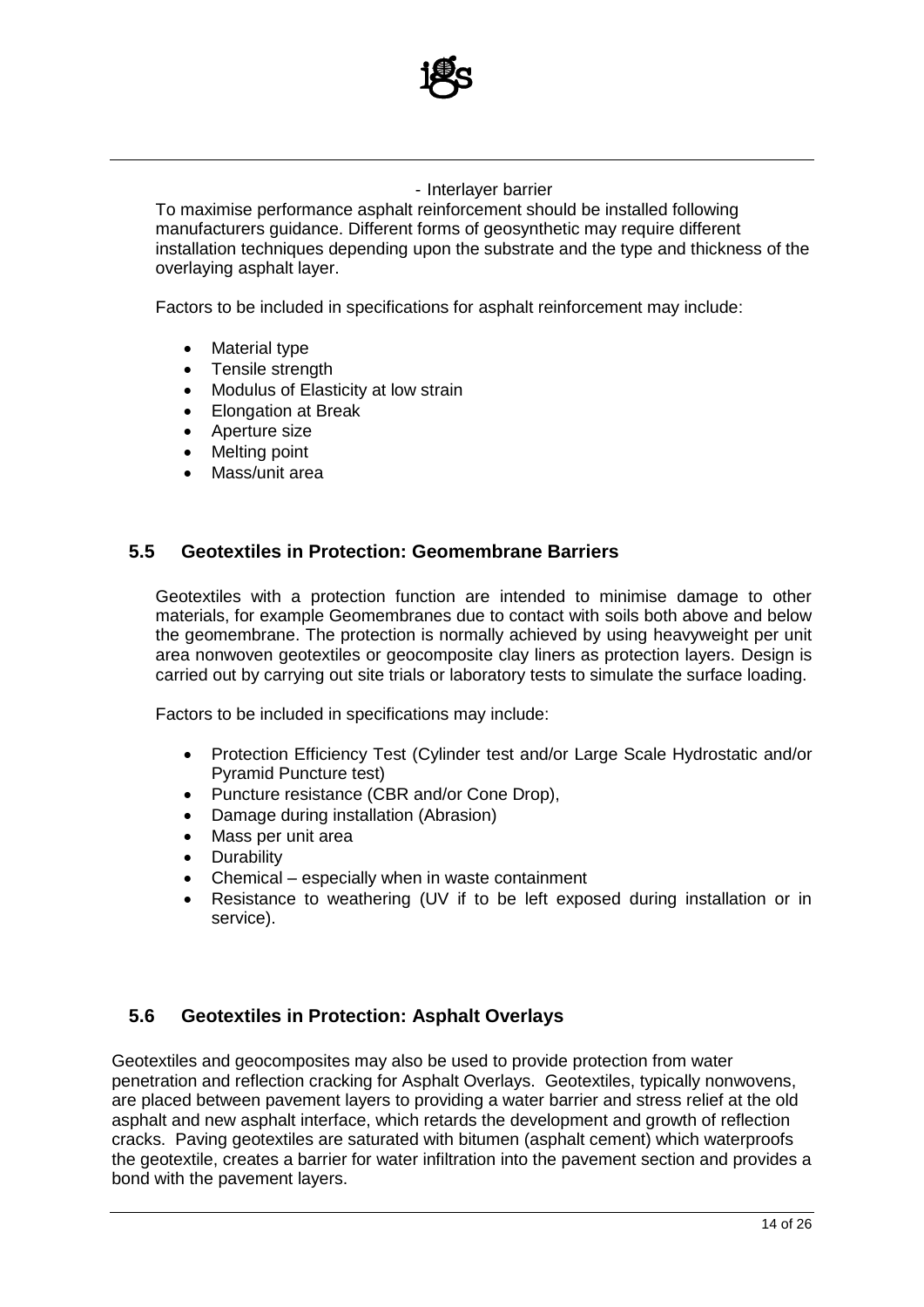

#### **5.7 Geotextiles in Drainage**

Drainage using geosynthetics is accomplished using geosynthetics with a three dimensional structure. These are commonly called geocomposites and include: geonets, geomats, geospacers, mini pipes or other voided polymeric structures. These are most commonly used with a geotextile filter component on one or both sides as required by the service situation. Very thick needle-punched nonwoven geotextiles can be used as both filters and drainage carrier layers.

Typically geosynthetic drains are used in the following applications:

- highway edge drains to drain the pavement construction layers,
- drains in earthworks (slope drains on cut slopes to collect ground water seepage),
- drains behind retaining walls, to prevent the build-up of water pressures which could destabilise the structure,
- dissipation layers to reduce excess pore pressures in cohesive fills,
- drainage layers within landfill lining systems,
- venting layers below impermeable landfill capping layers to allow gasses produced in landfills to escape to the atmosphere or a gas collection system.

Design methods are based upon standard tests with large factors of safety to allow for in service 'unknowns' such as clogging and bacterial growth.

Factors to be included in specifications include:

- In-plane flow capacity under load and with geotextile intrusion in the core between the supporting elements.
- Compression strength
- Compressive creep behaviour under vertical and inclined load.
- Durability
	- $\circ$  Chemical especially when in waste containment
	- o Resistance to weathering (UV if to be left exposed during installation or in service).
	- o Resistance to clogging

Again, the drainage function is commonly addressed using geocomposite products as described below.

### **6 Geogrids**

Geogrids are geosynthetics that are used in the construction industry in the form of a reinforcing or stabilizing material. They can be used in the reinforcement of retaining walls, steep slopes, dams, levees and other structural bodies. They can also be used for the reinforcement or stabilization or granular materials in unpaved and paved roads, railways, working platforms and other trafficked areas. There is a broad range of geogrids available with a variety of materials and constructions. Geogrids are made from polymers such as polypropylene, polyethylene or polyester or other polymers.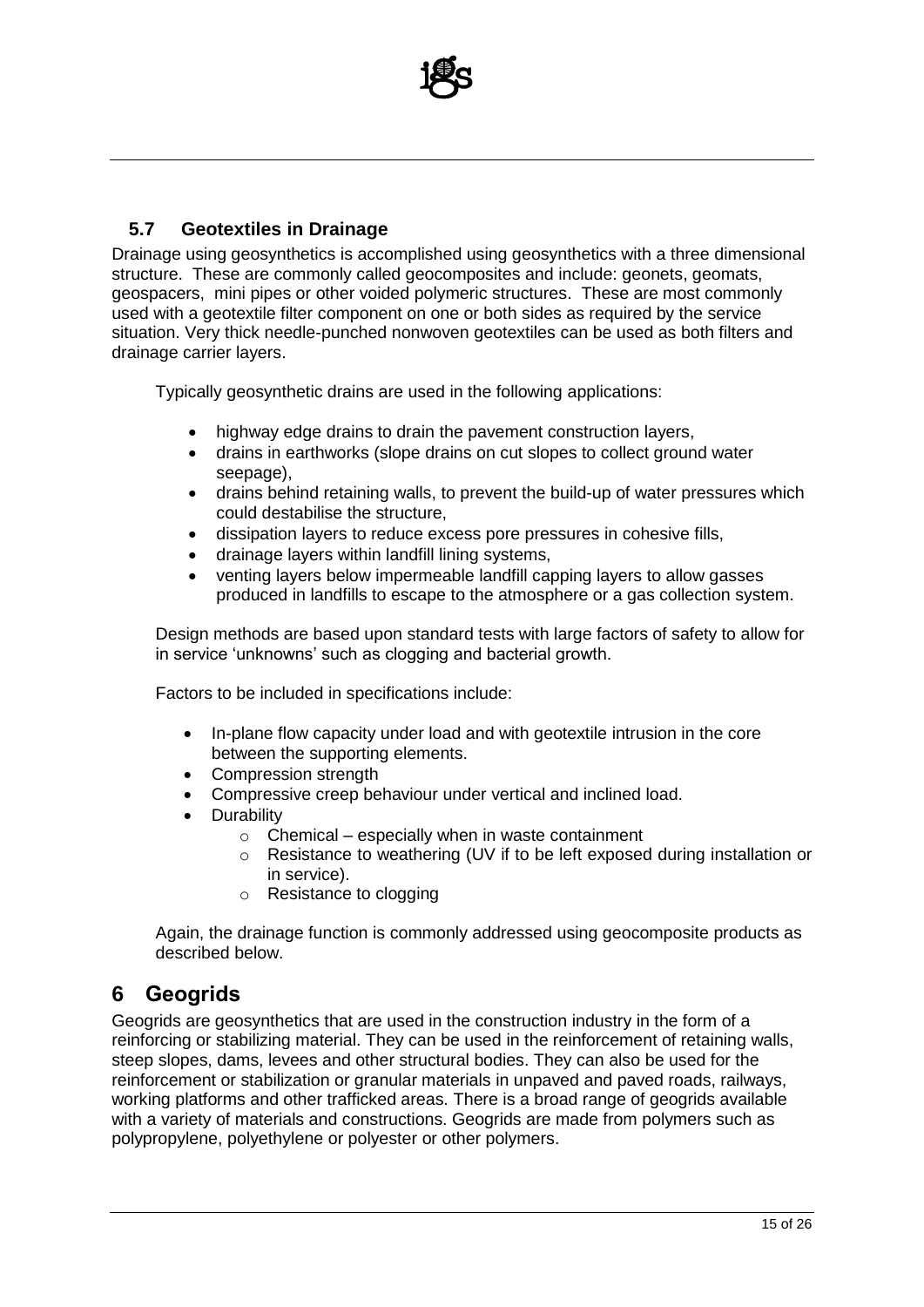

A good geogrid specification should include parameters relevant to the intended application. Critical performance criteria are commonly some variant of tensile properties; this may be short-term, longer term, low strain or an accelerated evaluation of these properties. This may be a wide width specimen of > 200 mm / 8 inches, it may be the testing of a joint or junction, it may be the testing of a strand of the geogrid. Other methodologies to evaluate critical performance may be pull-out strength; measuring the force required to remove the reinforcing materials from the soils that are being reinforced as well as sliding interaction between geogrid and soil. The specifications will vary with the applications: soil stabilization is different from wall construction and as the scope and scale of applications vary, additional testing or types of testing could be necessary.

As these products are nearly always buried, the lifespan and durability component of the specification commonly refers to survivability or some sort of reduction factor for damage that is done to the materials during the installation processes. These materials cannot be repaired/replaced after installation, so the requirement to "get it right" the first time is legitimate.

Depending on the chemical composition, these materials could be subjected to chemical reactions that will reduce the strength of the material with time. Chemical compatibility, as well as other long-term performance characteristics should be considered, and possible estimates verified by testing or historical performance data. Testing for the investigation of durability could go beyond simple screening tests and may include life-time prediction investigations.

Geogrids function as stabilization for unpaved roads or working platforms on soft subgrades, geogrids can also minimise the movement of the unbound granular material to reduce surface deformation. In particular cases geogrids may also act as a separator layer reducing penetration of material into a soft sub-grade.

It is important to note that the contribution of geogrids to the performance of a structure varies between the different types of geogrids available in the market. Direct substitution of geogrids in proprietary geogrid designs is not acceptable.

Geogrids are planar, polymeric structures consisting of regular open networks of connected tensile elements, which may be integrally linked by extrusion, by bonding or interlacing, whose openings are larger than the constituent tensile elements. They may be used in contact with soil/rock and/or any other geotechnical material in civil engineering applications. Geogrids can be manufactured using a variety of different methods which include:

- Punched and drawn sheet, either uniaxial drawn, biaxial drawn or multiaxial drawn
- Strips of polymer welded at nodes or crossing points\*
- Knitting / weaving and coating of strands or fibre bundles\*

Note: \* It is possible to produce very high strength geogrids (> 1000 kN/m width)

#### **6.1 Geogrids in Reinforced Slopes and Walls**

The strengthening of slopes and walls is normally considered in three groups: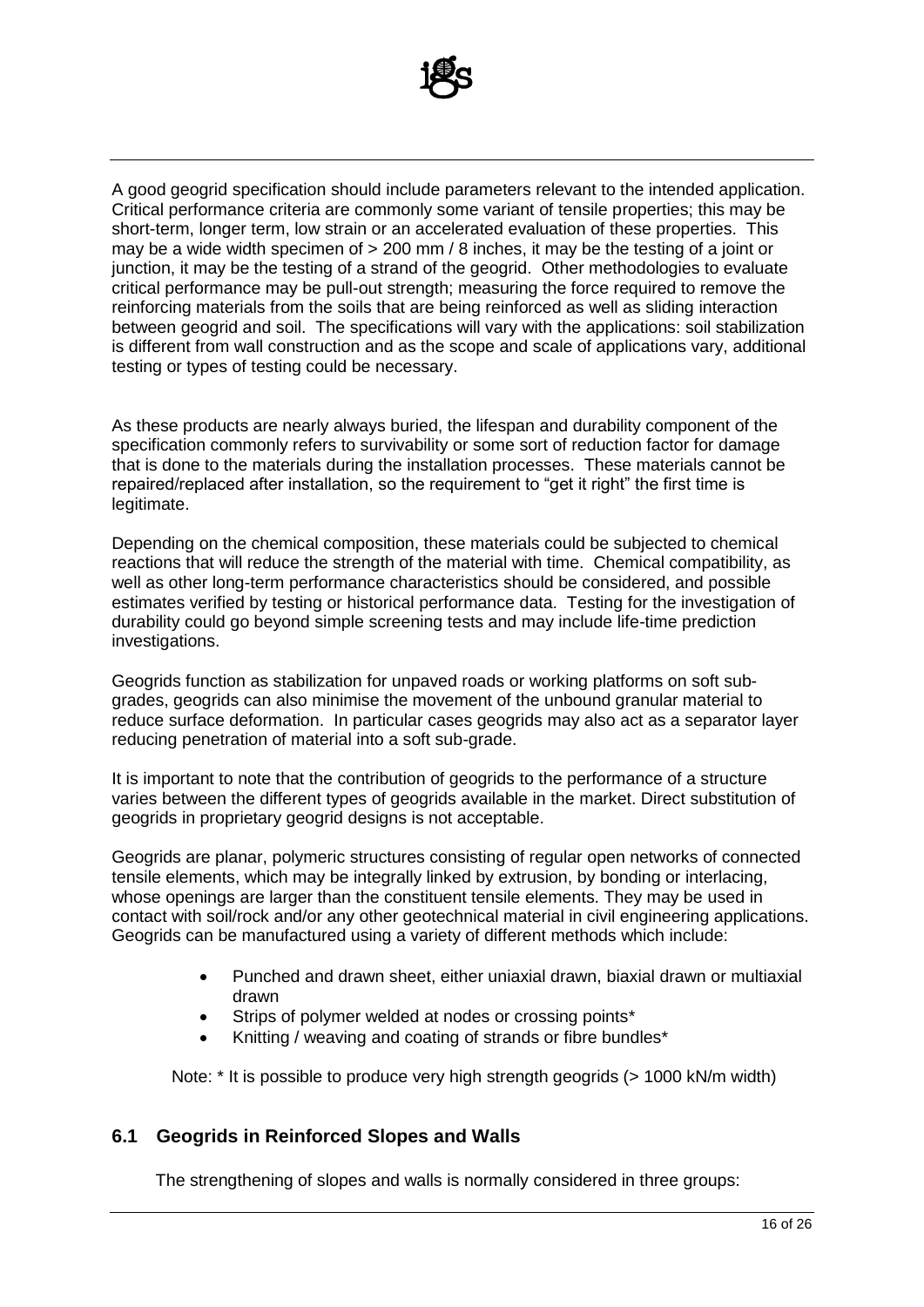

- Slopes with a face angle up to 45 degrees to the horizontal reinforcement normally terminated close to or at the face, topsoil cover supported using erosion control geosynthetics on slopes steeper than 27 degrees.
- Slopes with a face angle of between 45 and 70 degrees to the horizontal normal to provide a wraparound facing with the main reinforcement on the face and tucked into the fill at the top of the layer, steel mesh facing can also be used to support the face – topsoil or other growing medium retained behind the facing.
- Slopes with a face angle steeper than 70 degrees to the horizontal up to vertical (Walls) – these slopes are often provided with a hard or semi-hard facing system, precast concrete panels, concrete modular blocks, king post and infill planks, flexible steel units.

The design of reinforced soil slopes and walls involves considering the internal stability of the reinforced soil mass to determine the geometric arrangement of the geogrids and the tensile strength required to maintain stability. The overall stability of the reinforced soil block is also considered to ensure that failure by sliding, overturning, foundation bearing capacity, and along deep seated surfaces is avoided.

The design of slopes and walls should include details of repair methods which can be used in the event of a loss of face support e.g. by fire to covering vegetation, mechanical damage or vandalism.

The output from the design for the specification may include:

- Short term tensile strength
- Long term or creep limited tensile strength
- Strain at design stress.
- Pull out resistance
- Interaction or Friction coefficients between fill and geogrids
- Connection strengths when connected to facing systems.
- Installation damage resistance (damage during soil compaction)
- Durability considerations
	- o UV resistance for geogrids exposed on wrap around facings
	- o Chemical resistance for contact with soil or backfill materials, especially if demolition or recycled material is used as fill.

#### **6.2 Geogrids in Basal Reinforcement (Geogrids and Geotextiles)**

Basal reinforcement of embankments is designed to prevent lateral spreading of the embankment and to reduce the strains in the underlying foundation soils. The design of basal reinforcement is normally undertaken using standard slope stability methods modified to allow for the tensile resistance acting at the base of the embankment, and considering the tensioned membrane and soil extrusion mechanisms. In most approaches the peak tensile resistance from the reinforcement is mobilised during construction; as the foundation soils consolidate and increase in strength the force required from the reinforcement to maintain stability will / should reduce.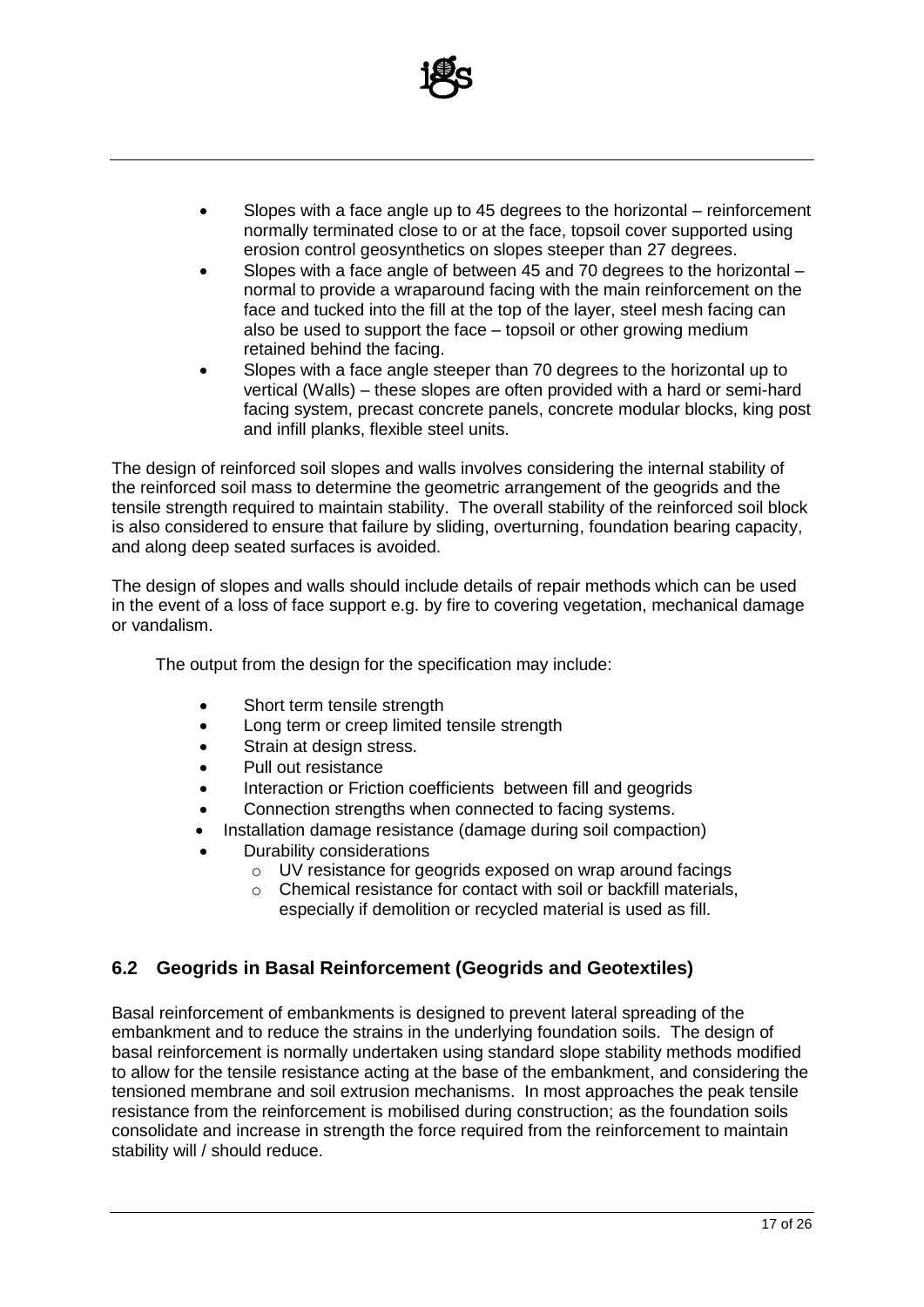

The output from the design for the specification may include:

- Short term tensile strength
- Elongation or strain at design load.
- Long term strain limited tensile strength for the long term loading.
- Strain at long term loading
- Coefficients of friction or interaction between the geogrids and soils
- Installation damage resistance (damage during soil compaction)
- Durability
	- o UV or Weathering Resistance during installation
	- o Chemical durability in contact with soils and or ground water

#### **6.3 Geogrids in Reinforcement Mattresses**

Geogrid mattresses are a special basal reinforcement which due to the inherent bending stiffness will redistribute the settlement of the embankment – the normal 'dishing' with the maximum settlement at the centre of the fill will be reduced. The bearing capacity of the foundation soils becomes one of the major design considerations.

The output from the design for the specification may include:

- Short term tensile strength
- Elongation or strain at design load.
- Long term strain limited tensile strength for the long term loading.
- Strain at long term loading
- Installation damage resistance and damage during soil compaction
- Durability
	- o UV or Weathering Resistance during installation
	- $\circ$  Chemical durability in contact with soils and or ground water

#### **6.4 Geogrids in Reinforcement - Void Spanning**

Void spanning may be beneficial in areas of old mine workings or over soils or rocks with a potential to develop sinkhole features. In the void spanning case the geogrid may be required to remain in place for many years without any loading, the loading will only be applied when a void propagates to the level at which the geogrid sits in the construction. The geogrid is normally installed to provide a short-term capacity to prevent a total collapse of the construction into the void, such that there is time to stabilise the void.

The output from the design for the specification may include:

- Short term tensile strength
- Elongation or strain at design load.
- Long term strain limited tensile strength for the long term loading.
- Strain at long term loading
- Installation damage resistance and damage during soil compaction
- Coefficients of friction and interaction between geogrids and soils
- Durability
	- o UV or Weathering Resistance during installation
	- o Chemical durability in contact with soils and or ground water.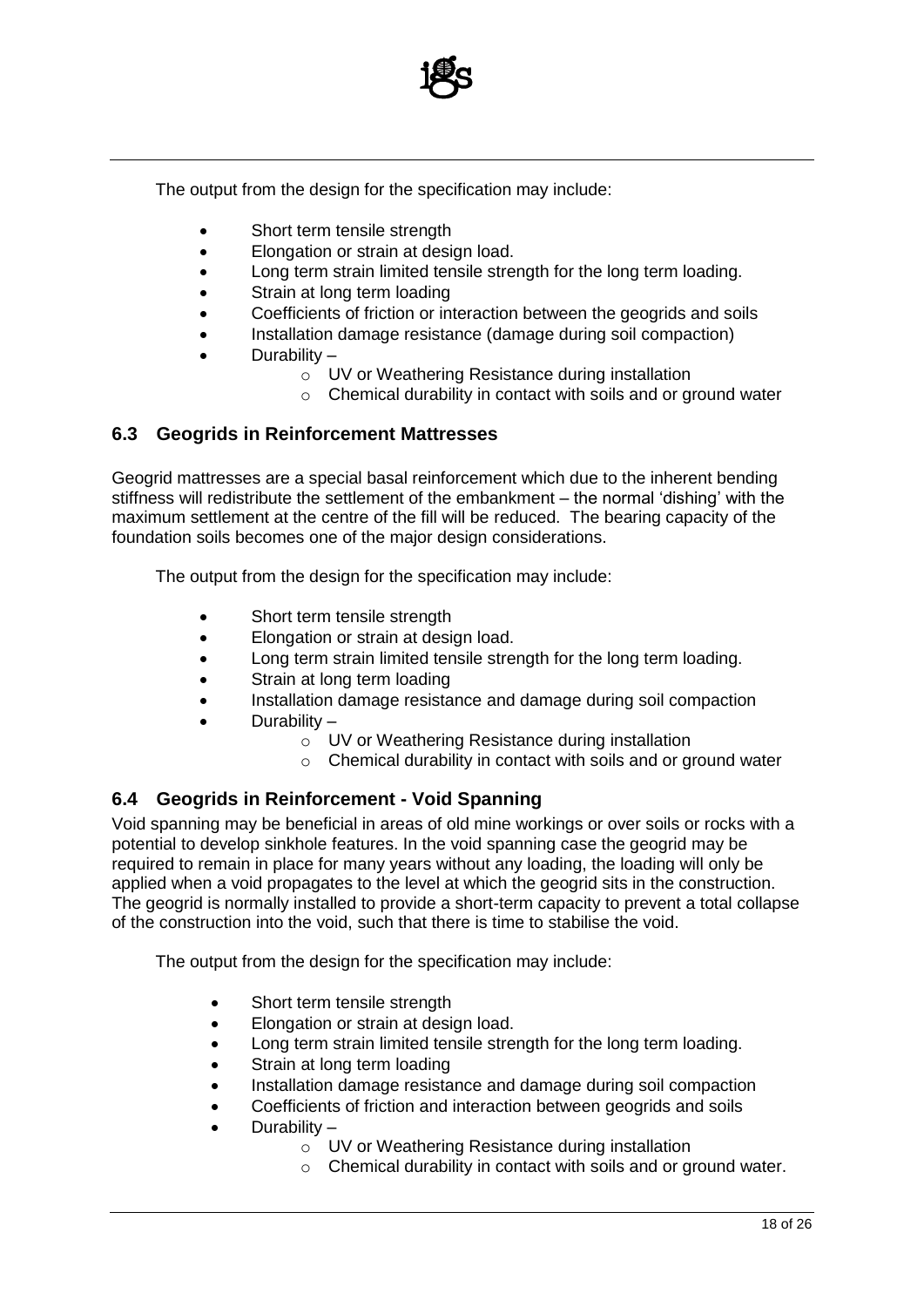

#### **6.5 Geogrids in Stabilization**

Stabilization has been introduced as a function to describe the way in which geogrids act when used with unbound granular materials such that the movement of the particles is minimised when loads are applied to the surface of the unbound material. The loads can be rolling loads from wheeled vehicles, tracked plant or static loads from foundations or crane outrigger pads. By confining particle movements, deformation of the granular layer may be reduced with a resulting improvement in load carrying capacity or trafficking performance.

The output from the design for the specification may include:

- Short term tensile strength for identification purposes only
- Stiffness at strains appropriate to the stabilization function
- Dimensions of the aperture related to the fill particle size distribution
- Junction strength/efficiency
- Installation damage resistance and damage during soil compaction
- Coefficients of friction and interaction between geogrids and soils
- Durability
	- o UV or Weathering Resistance during installation
	- o Chemical durability in contact with soils and or ground water.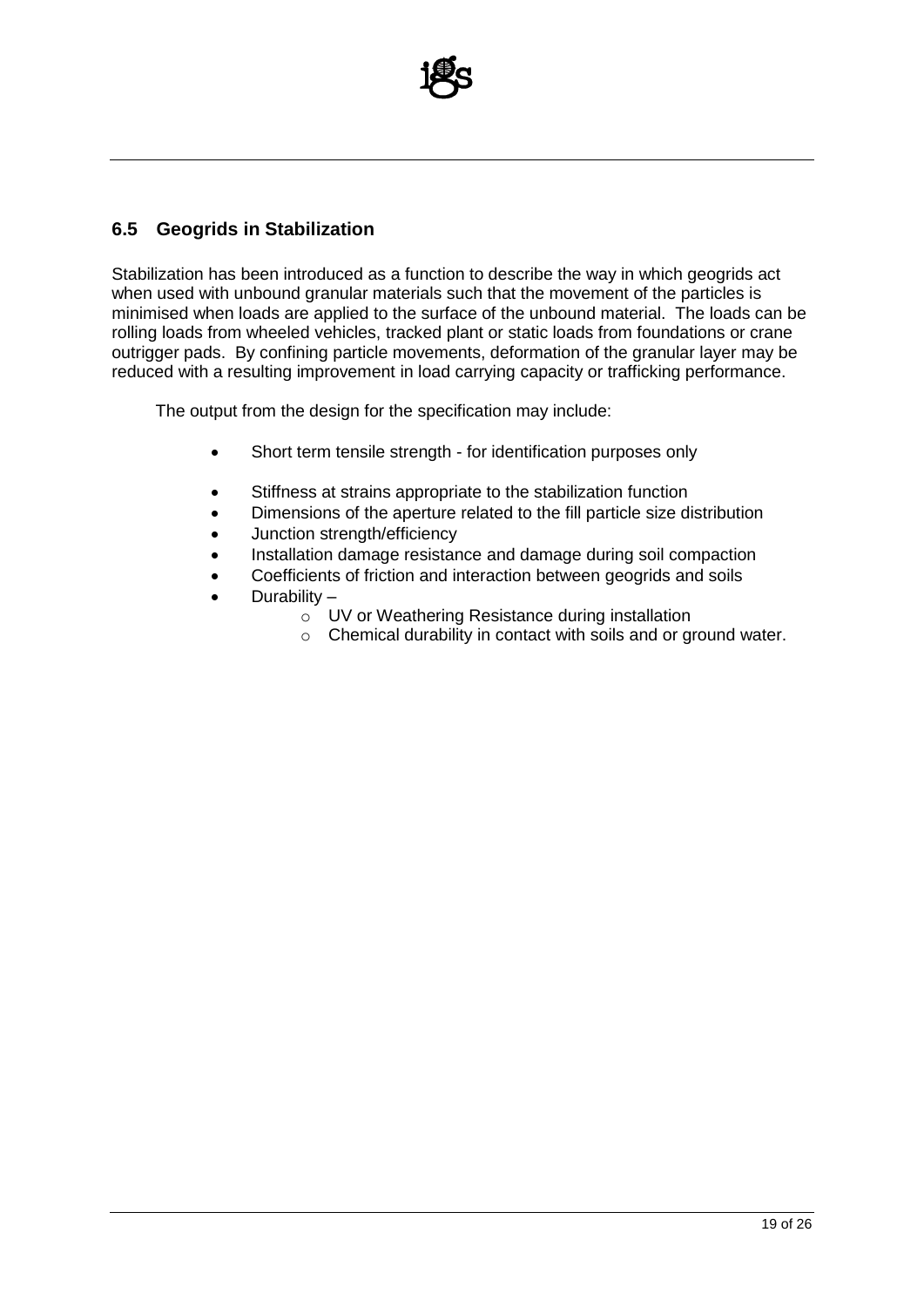# **7 Geosynthetic barriers, synthetic, bituminous or clay (Barriers)**

There is a broad range of barrier materials available. It is not unusual to combine different barrier materials in a composite system, utilizing both a geomembrane and a clay component. The effectiveness and utility of composite barrier systems is well recognized and most of the world disposes of household waste into facilities using a composite barrier system by regulatory requirement.

An important consideration is the amount of acceptable leakage. While it is certainly desired that every barrier be "perfect" with no leakage, that goal is expensive. Further, without considerable support in the form of Construction Quality Assurance, Barrier Integrity Surveys and other additional steps, zero leakage is not a realistic goal. However, for many applications, the consequences of minor leakage are not harmful or significant. This is most evident where the liquid being contained is water; be it potable, wastewater, process water, saline water or other. If the emission through the barrier system is water, it is highly unlikely that the consequences of a leak would be seriously damaging to the environment. Thus, designs have moved from composite systems to systems that potentially may have some leakage, but are significantly less costly and easier to install; geomembrane only or Geosynthetic Clay Liner (GCL) only barriers.

There are well established globally applicable specifications for geomembranes published by the Geosynthetic Institute, the Fabricated Geomembrane Institute and others. Additionally, there are many fine examples of national regulations that address the requirements of a barrier material(s). For geomembranes, suitability is commonly evaluated via physical properties with durability of the materials being tested on an annual or unique formulation frequency. For GCL's the quantity per unit area and type of clay (bentonite) is critical to the performance level and this is commonly tested and required. Durability of the clay component of the GCL is commonly not a concern, as most of these clays are mined materials that only change format when exposed to specific chemicals or environments. However, the durability of the non-clay components (fabrics, textiles, etc) should be verified.

For both these material types another performance considerations are interface friction and slope stability. Evaluations, or historical data should be reviewed to assure that the materials have sufficient stability if placed on a slope and that soils placed on these materials will also be stable at the slope angles expected, plus an additional safety factor. The effects of water, rain events, storms, drainage rates and moisture levels should be a part of this consideration.

The barrier function is the primary purpose for any geomembrane and GCL. This section includes geomembranes manufactured from polymeric, bituminous and geocomposite clay liners (GCL). They are used to prevent the escape of liquids from containments or to prevent or reduce the flow of liquids through soils or other parts of construction works. The design should minimise or eliminate the tensile forces in the membrane layer, the use of smooth and rough faced materials can help control the tensile and shear forces in the layer.

The output from the design for the specification may include:

- Type of material (polymer, rubber, bitumen, or clay)
- Formulation mixing and processing (for polymer, rubber and bitumen)
- **Thickness**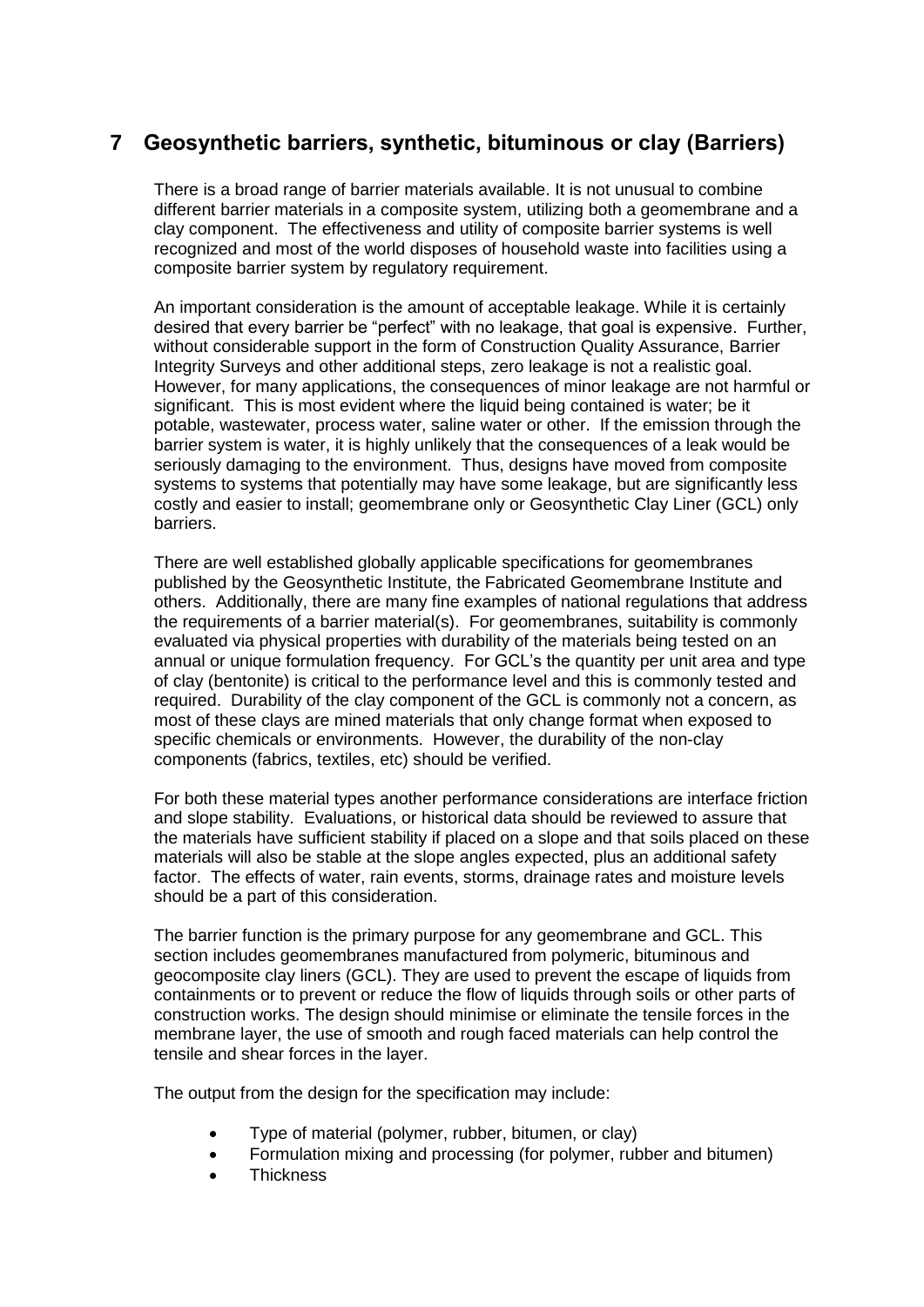- Gas and water permeability
- Tensile properties(Uniaxial or axisymmetric)
	- o Strength
	- o Strain
- Puncture Resistance
- Burst strength
- Tear Resistance
- Interface shear
- Internal shear (Bitumen, GCL and geocomposite)
- Clay mass, free swell, peel strength, moisture content and fluid loss (for GCLs)
- Clay modification (polymer addition or clay chemical composition)
- Durability, performance
	- o UV Exposure requirements
	- o Oven Aging (not for GCL's)
	- o Liquid immersion tests full product testing
	- o Stress crack resistance (only polymeric HDPE)
- Seaming processes and controls
- Testing of site works (seams, when mechanically jointed)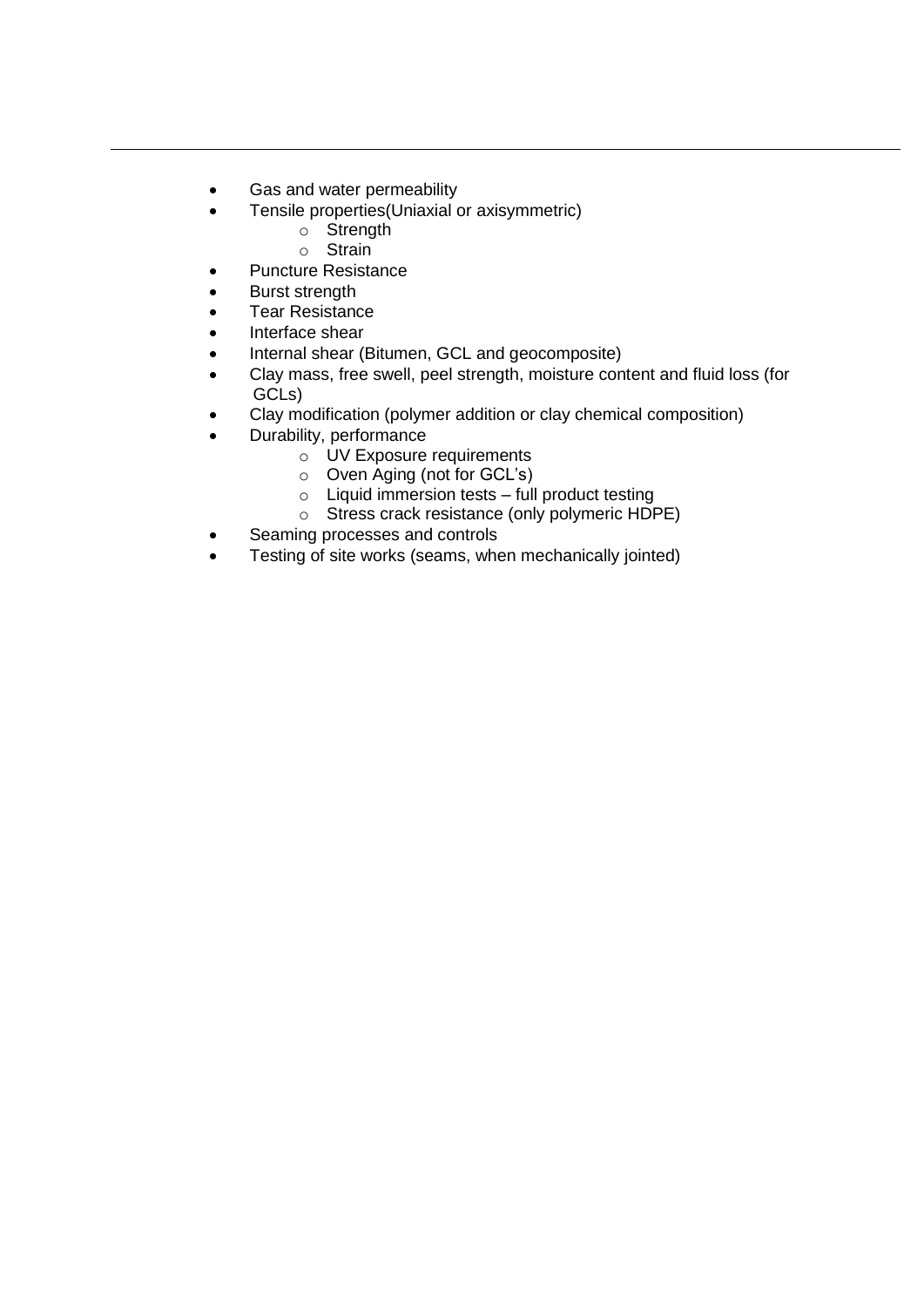# **8 Geomats, Geoblankets and other Erosion Control Products**

Similarly to drainage geosynthetics, there is a broad range of erosion control materials manufactured with a variety of constructions. Further, erosion control products have perhaps the least developed number and specificity of specification requirements.

Erosion control falls into two general categories – hard armoring, utilizing stone, concrete or other materials with a geosynthetic component, or softer installations where the erosion is controlled through other mechanisms. Again, durability is a concern and a conscious decision should be made which technique will be used. For hard armoring, strength, surface impact resistance and durability are important. The softer techniques tend to be shorter term and designed to promote plant growth that provides the erosion control at longer term. The geosynthetic component of the soft armor has the function of protecting and sometimes sustaining the plant growth for one or more growing seasons, but the eventual longer-term protection is provided by adult plants. Thus, durability is design specific.

There also exists a hybrid hard - soft material formed using a 3D geotextile and a concrete infill that is supplied dry, rolled into place before being hydrated with water, the concrete setting to form a permeant protection to the underlying material.

With these materials it is also somewhat more common to conduct large scale testing and some of the laboratories have been established around the world with specific goals to meet this requirement.

Anchoring of the product and other installation techniques are also an important factor and should be a consideration in specification writing. As with all the other materials, there is a cost-performance trade off to be made. There exist organizations specifically established to support the erosion control marketplace and they are listed in the references below.

#### **8.1 Geomats and Geoblankets**

Geomats and Geoblankets are used for surface erosion control, to prevent or reduce the transport of soil by erosion agencies (water or wind). Some products may be intended to be for permanent applications while others may only be designed for a short term life to prevent erosion until vegetation becomes established. Geomats are manufactured from polymers, while geoblankets can be manufactured from polymers and/or natural fibres such as Jute or Coir.

The output from the design for the specification of Geomats and Geoblankets as erosion control products may include:

- Protection capacity from rainfall induced erosion
- Protection capacity from channel flow induced erosion
- Soil filling capacity
- Shear strength
- Bio degradability for temporary applications
- UV Resistance for permanent applications
- Tensile strength (secondary)
- Fixing of the product to the slope, pegging and anchor trenches.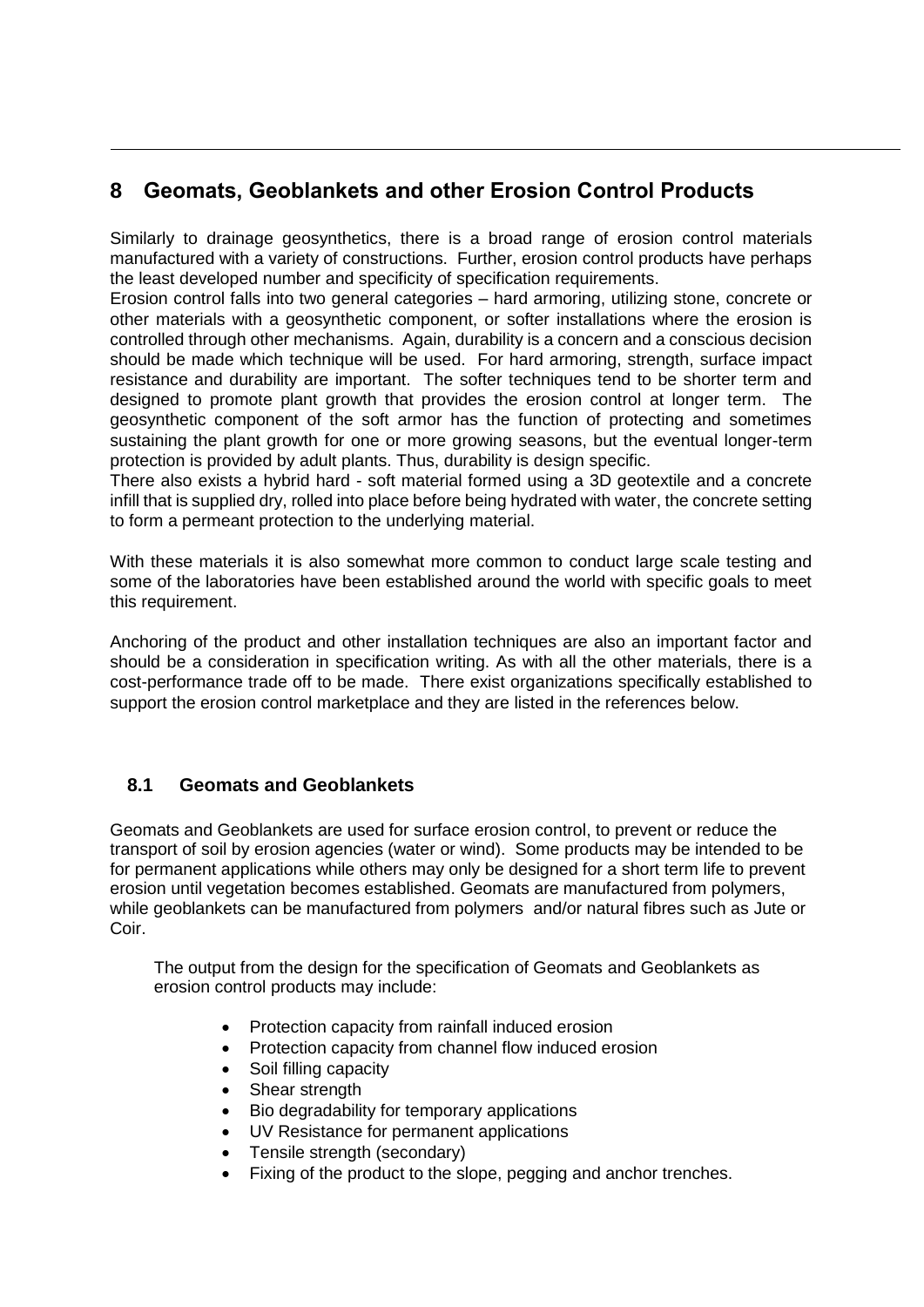#### **8.2 Geocells**

Geocells are geosynthetic materials that are used in the construction industry as stabilising materials. Geocells have a three-dimensional shape and are most commonly used to prevent erosion or to increase soil stabilisation of roads, railways, ports, retaining walls, steep slopes, and other structure. Geocells are in the form of mattress of cells so that soil can be confined by limiting the lateral movement of the soils. The two materials (soil and geocell) work together to give an improved stiffness of the composite system. When used to provide control of erosion laid on the surface of slopes, Geocells are used to physically prevent the sliding of soil down slope under the action of self weight and erosion agents (commonly water) .

Geocells can be used for the construction of steep reinforced soil slopes, the Geocells are installed in layers, each layer being filled with soil.

Geocells can be used to strengthen or stabilize unbound granular material in roads and working platforms over poor sub-grades.

The output from the design for the specification of Geocells may include:

- Physical dimensions of cells (Length, breadth and height)
- Strength of joints / nodes
- Bio degradability for temporary applications
- UV Resistance for permanent applications
- Tensile strength both immediate and long term
- Permeability of cell materials
- Frictional or bond characteristics with soils and fills
- Dimensional stability during filling
- Fixing and anchoring

#### **8.3 Drainage Geocomposites**

There is a very wide range of materials manufactured for drainage within the geosynthetic families and specifications tend to have less commonality than other categories. However, the basic structure and objectives still apply.

The defining parameter is movement of liquid or gases through the geosynthetic: how much, how fast and under what conditions. This may be well defined such as transmissivity or flow rate; key conditions should be documented and the performance requirements, both initially and over the long time periods of use should be established.

The determined flow rate, as the critical performance mechanism, should be evaluated or compared to historical performance at both design and index conditions. The compression forces that will, over time or as the result of a single event (commonly heavy equipment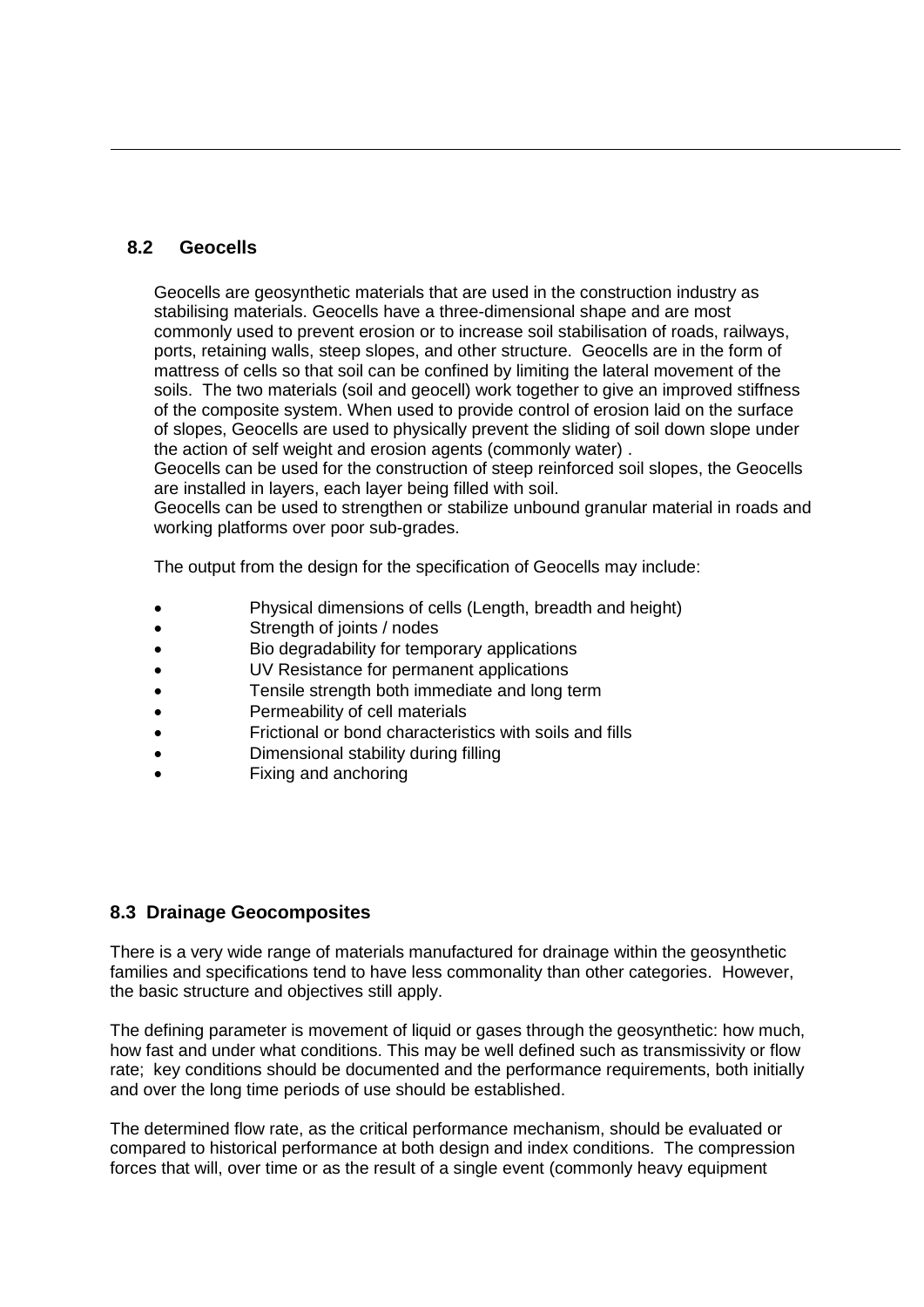traffic) reduce the flow through the drainage media should be understood and applied to this testing. Commonly, these materials lack the structure to resist severe mechanical forces and thus should not be used above the limits that they can be exposed to and continue to supply the needed liquid or gas movement.

Durability is also a concern as these materials commonly cannot be repaired/replaced after installation. This may be evaluated as flow rate reduction over time, or a change in the dimensions of the material. This is commonly accelerated by time temperature superposition, or some other manner. Physical properties are commonly used as index tests and thickness and filtration properties are also common components of specifications.

The output from the design for the specification of Drainage Geocomposites may include:

- Flow Rate or Transmissivity requirements
- Compression strength (both long term and instantaneous)
- Durability and filtration performance for permanent applications
- Physical dimensions (Length, breadth and height, pattern consistency)
- Methods of joining sections (seams)
- Methods of terminating the geosynthetic drainage (proper transfer to pipes, etc.)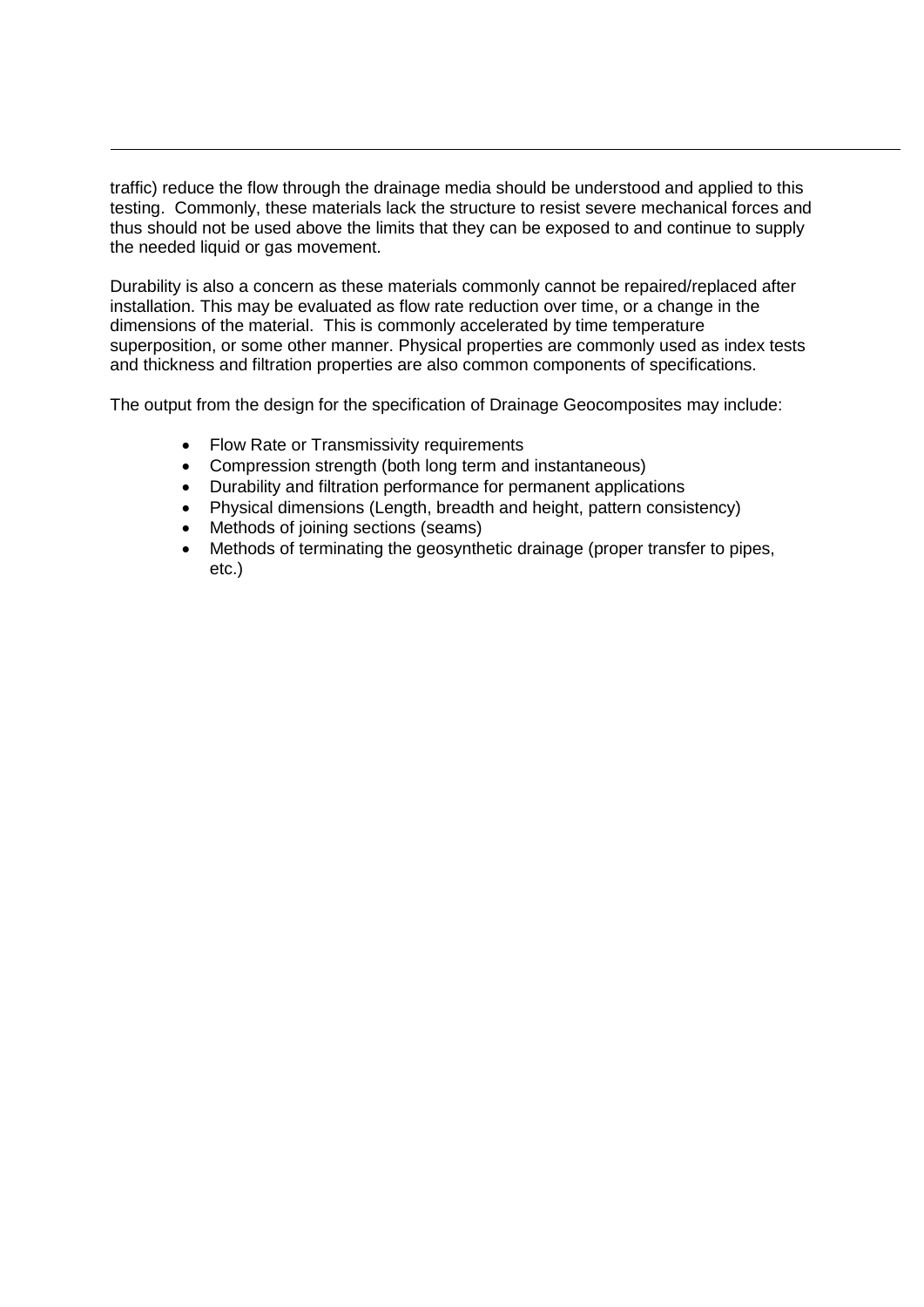### **9 Site control of geosynthetic products delivered to the works**

All products delivered to sites for incorporation into works should have the properties described in the specification verified. The verification of these properties can be carried out by one of the following procedures:

• Prior to delivery with certificates or declaration of conformity or actual test results provided to the purchaser e.g. CE marking, NTPEP (USA state agency approval),

• Type approval, agency for national, state or other client bodies,

• Testing of samples taken from products to be or delivered to the works – tests to be completed prior to building in to the works,

• Simple measurements on site – thickness or mass per unit area.

Checks need to be carried out to ensure that installation instructions are followed as described in the project specification are followed explicitly, that is:

- The formation or substrate is prepared properly, line and level
- Rolls are laid/installed in the correct directions
- Overlaps are set as described
- Seams are made as required and meet the required properties

●Cover soils are placed such that damage beyond that allowed for in the design does not occur and to required density or strength.

●Supervision - A suitably qualified and experienced person shall be responsible for checking that the construction complies with the design and all other contract documents. The level of supervision, monitoring and testing should be in accordance with the specification

●Monitoring - Monitoring of all works connected with the execution of various stages of construction shall be in accordance with the requirements to fulfil the design and the project specification.

●Testing - The testing shall be in accordance with the specifications of the design. The records of any testing shall provide the test method and procedure, test results and the conclusions and relevance.

The type, extent and accuracy of monitoring and testing requirements on and off site should be clearly shown in the specification and organised before work commences on site.

Unless specified in the Design, supervision should relate to site preparation topography, geotechnical data, set-up, geometry of excavations, foundation pad (if applicable); fills: conformity with design: characteristics, placing and compaction, moisture levels, monitoring and testing when necessary; reinforcement : conformity with design, reception, handling, storage, placing, damage during installation, prestressing of reinforcement (if applicable), monitoring and testing when necessary; facing materials : conformity with design, installation of facing elements, alignments and displacements, finishing, monitoring and testing when necessary; drainage : base / foundation, back slope, layer drainage during installation, other drainage systems needed.